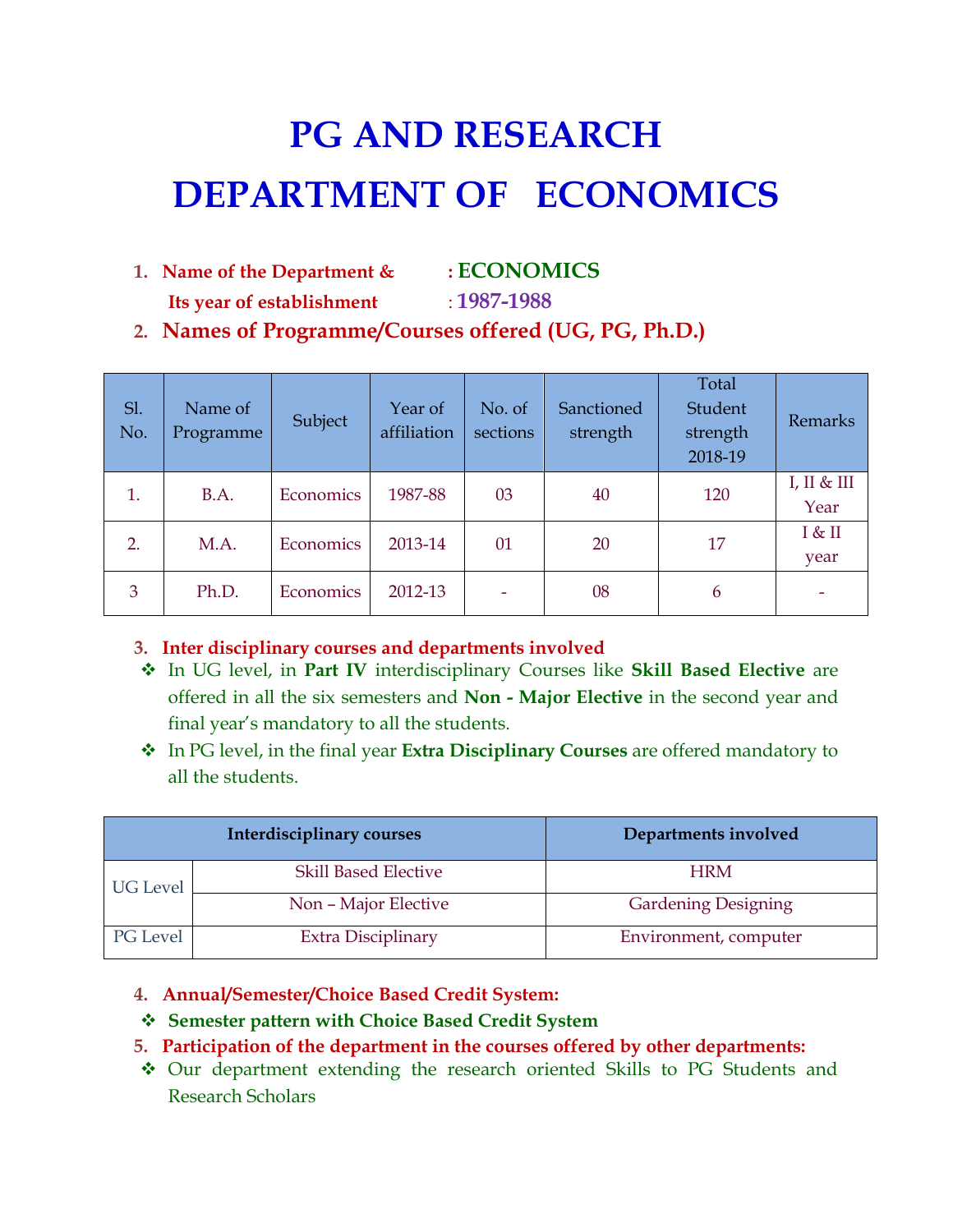Handling Ancillary Economics to the department of Mathematics

# **6. Number of teaching posts sanctioned and filled (Professors / Associate Professors / Asst. Professors)**

| Post                        | Sanctioned | Filled | Vacant |
|-----------------------------|------------|--------|--------|
| <b>Associate Professors</b> |            |        |        |
| Asst. Professors            | 03         | 03     | Nil    |
| <b>Guest Faculty</b>        | 03         | 02     | 01     |

# **7. Faculty profile with name,qualification,designation, specialization (D.Sc./D.Litt./ Ph.D./M.Phil., etc.)**

| SI.<br>No. | Name & Qualification                             | Designation            | Specialization             | No. of<br>Years'<br>Experience | No. of<br>Ph.D.<br>students<br>guided<br>in the<br>last<br>5years |
|------------|--------------------------------------------------|------------------------|----------------------------|--------------------------------|-------------------------------------------------------------------|
| 01         | Mr. K.RAJU<br>M.A., M.Phil.B.Ed.,                | Assistant<br>Professor | HRM/Farcical               | 15                             |                                                                   |
| 02         | Dr.A.NAVINKUMAR<br>M.A., M.Phil., B.Ed., ., Ph.D | Assistant<br>Professor | <b>HRM</b>                 | 21                             | 06                                                                |
| 03         | DrR.BALASUBBIRAMANI<br>M.A.,M.Phil.,Ph.D         | Assistant<br>Professor | Environmental<br>Economics |                                |                                                                   |
| 04         | Mrs.S.PACKIALAKSHMI<br>M.AM.Phil., M.C.A.        | Assistant<br>Professor | Environmental<br>Economics |                                |                                                                   |
| 05         | Dr.M.ARIVAZHAGAN<br>M.A., M.Phil.,               | Assistant<br>Professor | Tourism<br>Economics       |                                |                                                                   |

# **8. Percentage of classes taken by temporary faculty – Programme –wise information**

| <b>Sl. No.</b> | Programmes | <b>Session</b> |
|----------------|------------|----------------|
|                | <b>UG</b>  | 30%            |
|                | PG         | 100%           |
|                | PH.D       | 80%            |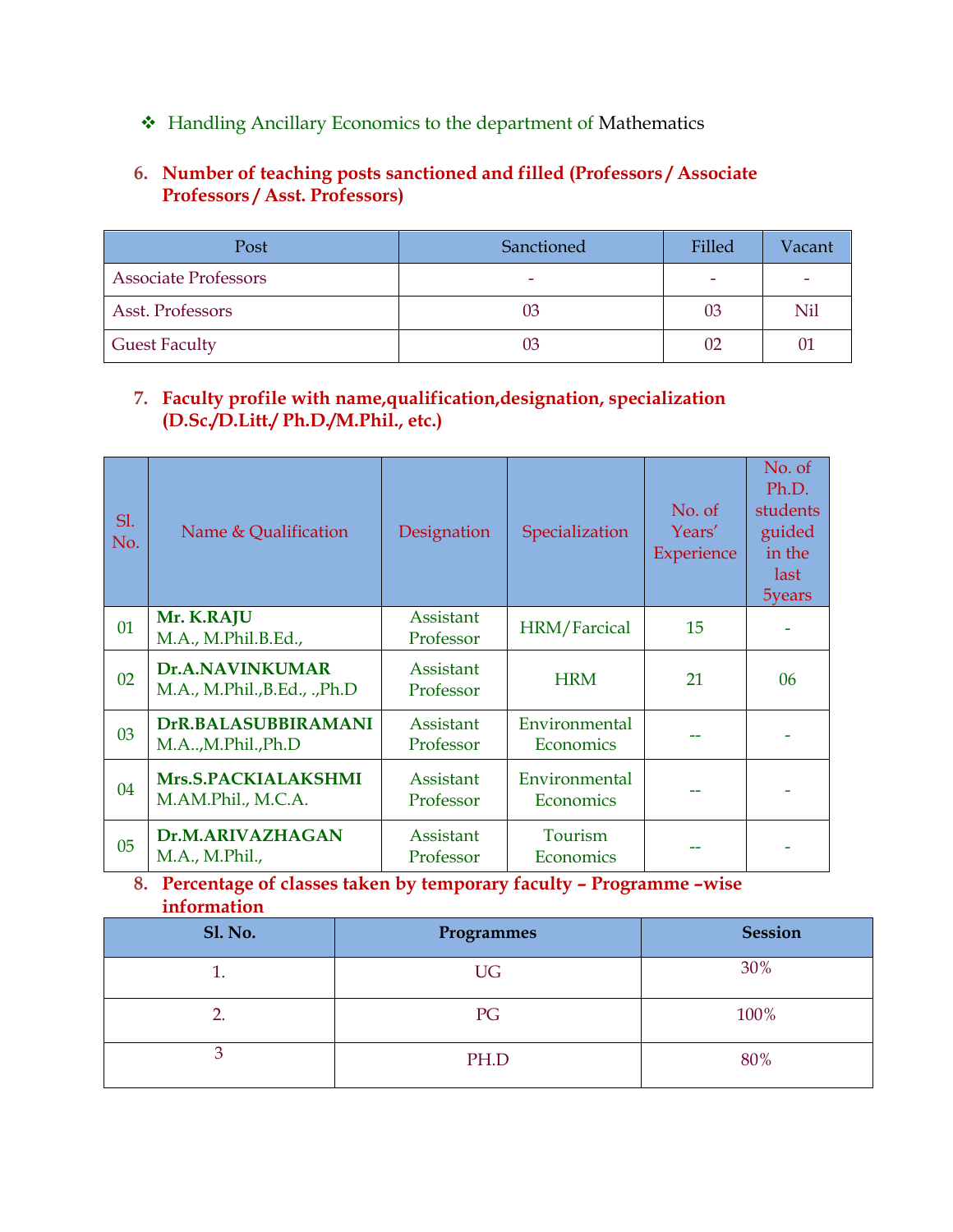| $\sim$ 1104 and $\sim$ 000 band in Teacher Tweet<br><b>Sl. No.</b> | NameoftheProgramme | Student teacher ratio |
|--------------------------------------------------------------------|--------------------|-----------------------|
|                                                                    | <b>UG</b>          | 4.8                   |
|                                                                    | PG                 | 0.36                  |
|                                                                    | PH.D               | 6%                    |

#### **9. Programme-wise Student Teacher Ratio**

#### **10. Number of academic support staff (technical) and administrative staff sanctioned and filled:**

| <b>Sl. No.</b> | <b>Staff</b>             | <b>Sanctioned</b> | <b>Filled</b> |
|----------------|--------------------------|-------------------|---------------|
|                | $\overline{\phantom{m}}$ | $- -$             | $- -$         |
|                | $-$                      | $- -$             | $- -$         |

**11. Number of faculty with ongoing projects from a) national b) international funding agencies and Total grants received. Mention names of funding agencies and grants received project-wise.**

# **Completed Projects:**

| <b>Sl. No.</b> | Name of the<br>Faculty | <b>Project title</b> | Name<br>of the<br>Project | <b>Grant Agency</b> | Amount<br><b>Sanctioned</b><br>(Rs.) |
|----------------|------------------------|----------------------|---------------------------|---------------------|--------------------------------------|
| 01             | <b>NIL</b>             | <b>NIL</b>           |                           | <b>NIL</b>          | <b>NIL</b>                           |

# **On-Going Projects:**

| <b>Sl. No.</b> | Name of the Faculty | <b>Project title</b> | Name of<br>the<br>Project | Grant<br>Agency | Amount<br><b>Sanctioned</b><br>(Rs.) |
|----------------|---------------------|----------------------|---------------------------|-----------------|--------------------------------------|
|                | <b>NIL</b>          | NIL                  |                           | <b>NIL</b>      | NIL                                  |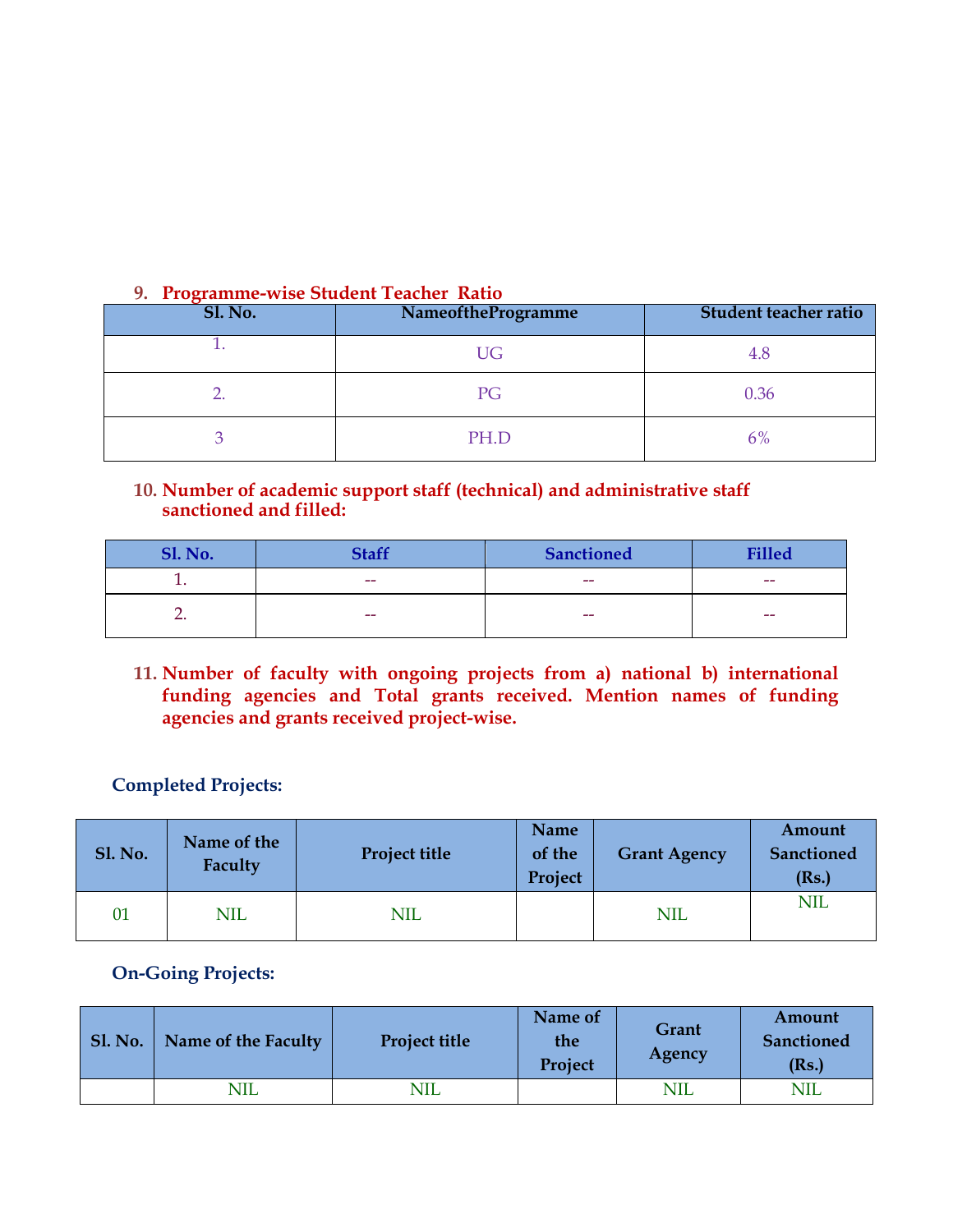| $\sim$<br>UΙ | <b>TTT</b><br>17IL | <b>NIL</b> | <b>NIL</b> | <b>NIL</b> |
|--------------|--------------------|------------|------------|------------|

# **Accepted Projects:**

| <b>Sl. No.</b> | Name of the<br>Faculty | Project title | Name of<br>the<br>Project | Grant<br>Agency | Amount<br><b>Sanctioned</b><br>(Rs.) |
|----------------|------------------------|---------------|---------------------------|-----------------|--------------------------------------|
|                | $- -$                  | --            | --                        | --              | --                                   |
|                | $- -$                  | --            | --                        | --              | $- -$                                |

#### **12. Departmental projects funded by DST –FIST ;DBT, ICSSR, etc.; total grant received:**

Nil

#### **13. Research facility / Centre with state recognition**

- TWO Staff members pursuing research by guiding Ph.D., scholars as the Department has got the recognition of Bharathidasan University, Thiruchirapalli, as an affiliated **"Research Centre".**
- All the research supervisors of the department are members of Department Research Committee and members of Doctoral Committees of other affiliated research centers of the University..

#### **National and International recognition**

- Research supervisors of the department are in the Panel of Indian Evaluators of Ph.D.theses of Various Universities
- Staff members of the department tare entrusted with academic responsibilities like reviewer / refer in many reputed national and international journals
- Staff and Scholars of the department have presented research articles in many scientific forum of National and International Status and published research articles in well reputed Journals.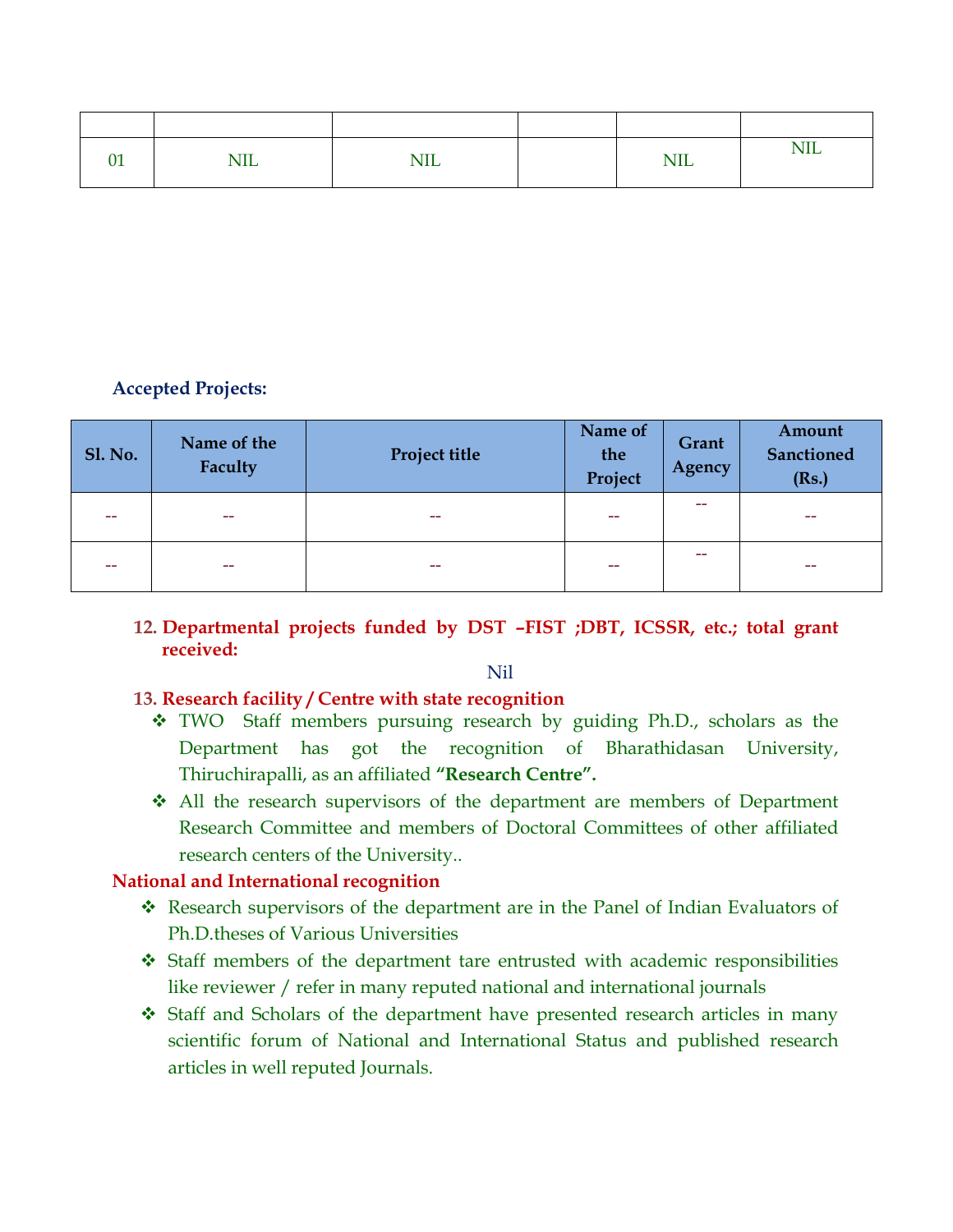#### **14. Publications:**

 **Numberofpaperspublishedinpeerreviewedjournals(national/internatio nal)**

| S.<br>No. | Name of the staff    | No. of papers<br>published in<br>reputed<br>journals | No. of books<br>Published | No. of papers<br>presented in<br><b>Seminars</b> | Invited<br><b>Lectures</b> |
|-----------|----------------------|------------------------------------------------------|---------------------------|--------------------------------------------------|----------------------------|
|           | Mr.K.Raju            | nil                                                  | nil                       | Nil                                              | 02                         |
| C         | Dr.A.Navinkumar      | 10                                                   | 01                        | 20                                               | 01                         |
| 3         | Dr.R.Balasubbiramani | 21                                                   |                           | 21                                               | <b>Nil</b>                 |
| 4.        | Mrs.S.Packiyalakshmi | 03                                                   | Nil                       | 06                                               | Nil                        |
| 5.        | Dr.M.Arivazhgan      | 09                                                   |                           |                                                  | <b>Nil</b>                 |

**\* Author for correspondence for all the Research papers and Papers presented in Seminars**

- $\checkmark$  Peninsular Economist (Tamilnadu Economics Association)
- $\checkmark$  ICHR
- $\checkmark$  Malcolm Elizabeth sponsored Seminars
- Green Marketing

#### **15. Details of patents and income generated:**

## Nil

**16. Areas of consultancy and income generated:**

Nil

#### **17. Faculty recharging strategies**

 **Orientation/ Refresher and Training Programmes**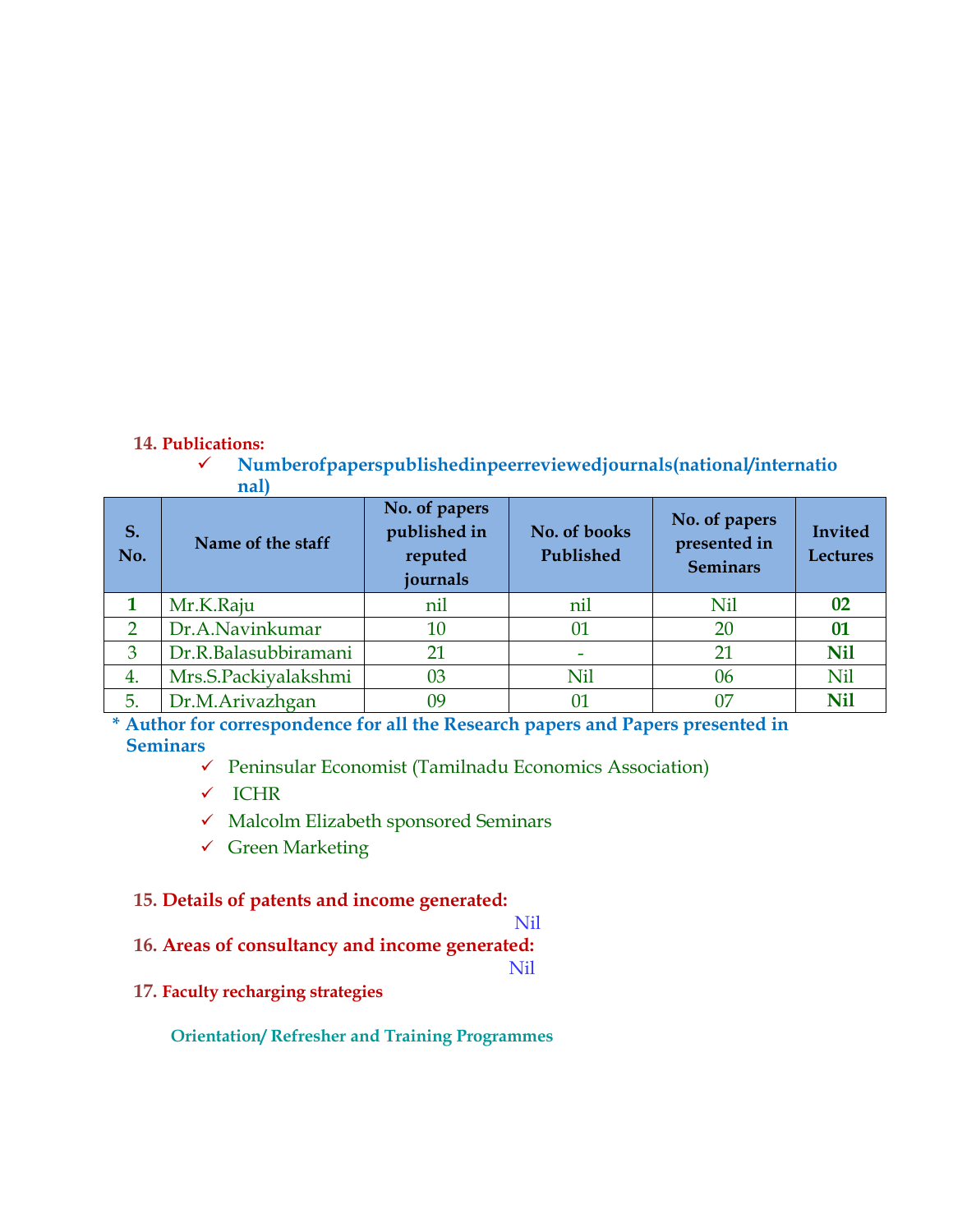| No. | Name of the faculty  | <b>Number of Attended</b><br>Orientation/<br><b>Refresher Courses</b> |
|-----|----------------------|-----------------------------------------------------------------------|
|     | Dr.A.NAVINKUMAR      | $1+2$                                                                 |
|     | Dr.R.BALASUBBIRAMANI |                                                                       |

#### **Papers presented in Seminars**

| <b>Sl. No.</b> | Year                  | <b>No.of Papers Presented</b> |                 |              |
|----------------|-----------------------|-------------------------------|-----------------|--------------|
|                |                       | <b>State</b>                  | <b>National</b> | Internationa |
|                | Mr. K.Raju            |                               |                 |              |
|                | Dr, A, Navinkumar     | 15                            | 03              |              |
| 3              | Dr. R.Balasubbiramani | 03                            | 14              | 15           |
| 4.             | Mrs.S.Packiyalakshmi  |                               |                 |              |
| 5.             | Dr. M.Arivazhagan     |                               |                 |              |

#### **18. Student projects**

- **Percentage of students who have one in-house projects including inter-departmental.**
- All the Post-graduate students are permitted to undertake a project work to gain extra- credit in the existing CBCS. They mostly make use of department of Economics.
- All the M.A., Students do their project assist mandatory in curriculum.

## **19. Awards / recognitions received at the national and international level by**  $\frac{1}{\sqrt{2}}$  **Faculties**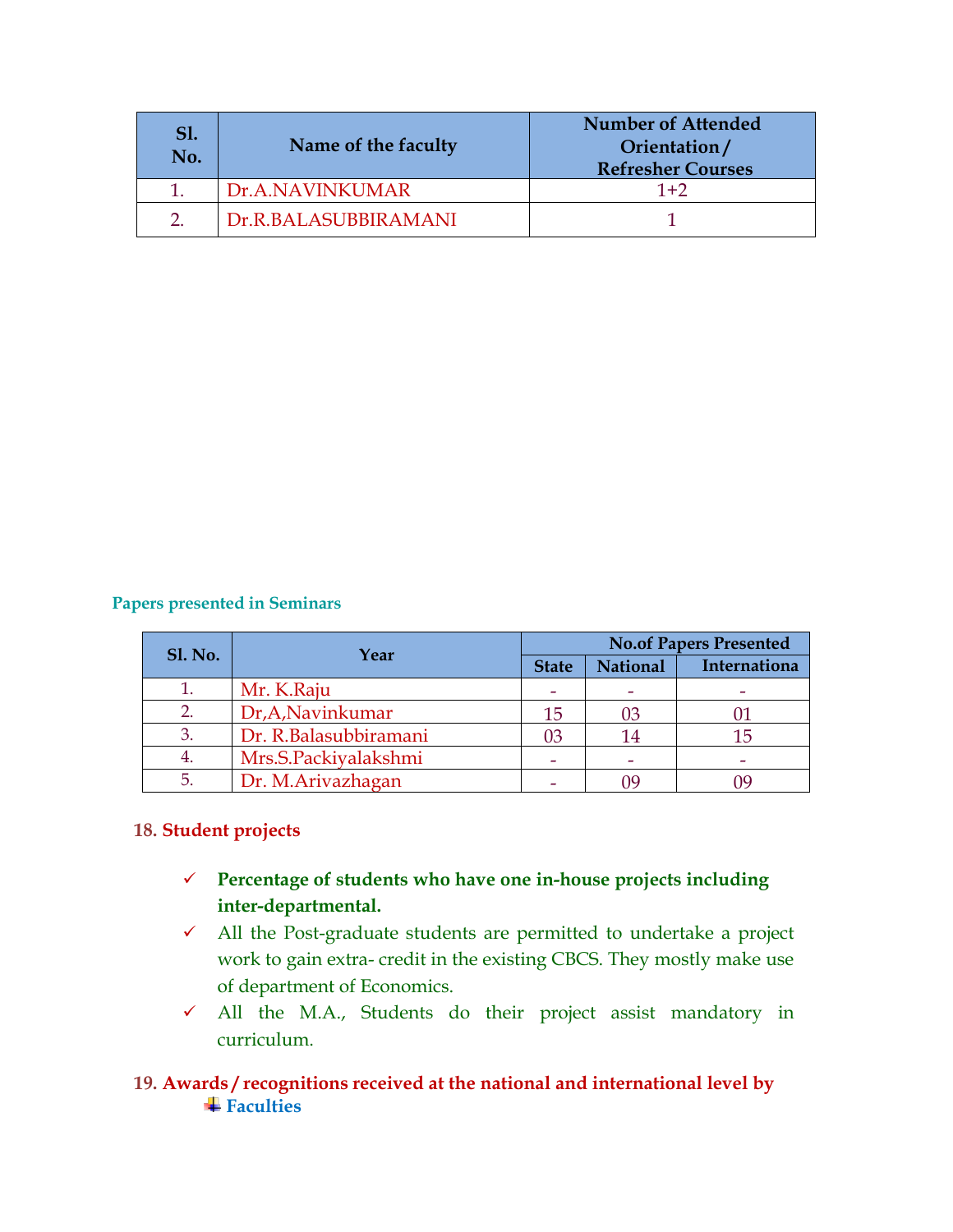Nil

**Doctoral / Post-Doctoral fellows :NIL**

# **University Rank Details from 2012 Onwards**

|              | POOMPUHAR COLLEGE(AUTONOMOUS), MELAIYUR            |                   |             |  |  |
|--------------|----------------------------------------------------|-------------------|-------------|--|--|
|              | <b>EXAMINATION RANK LIST FOR UG - APRIL - 2012</b> |                   |             |  |  |
| <b>SL.NO</b> | <b>REG.NO</b>                                      | <b>NAME</b>       | <b>RANK</b> |  |  |
|              | 09U03028                                           | S.THAIYALNAYAKI   |             |  |  |
|              | 09U03014                                           | <b>J.KAMATCHI</b> | $_{\rm II}$ |  |  |
|              | 09U03030                                           | <b>G.VANAJA</b>   |             |  |  |

# **EXAMINATION RANK LIST FOR UG - APRIL – 2013**

| <b>SL.NO</b> | <b>REG.NO</b> | <b>NAME</b>        | <b>RANK</b> |
|--------------|---------------|--------------------|-------------|
|              | 10U03001      | <b>K.ANITHA</b>    |             |
|              | 10U03033      | <b>R.MAHESWARI</b> |             |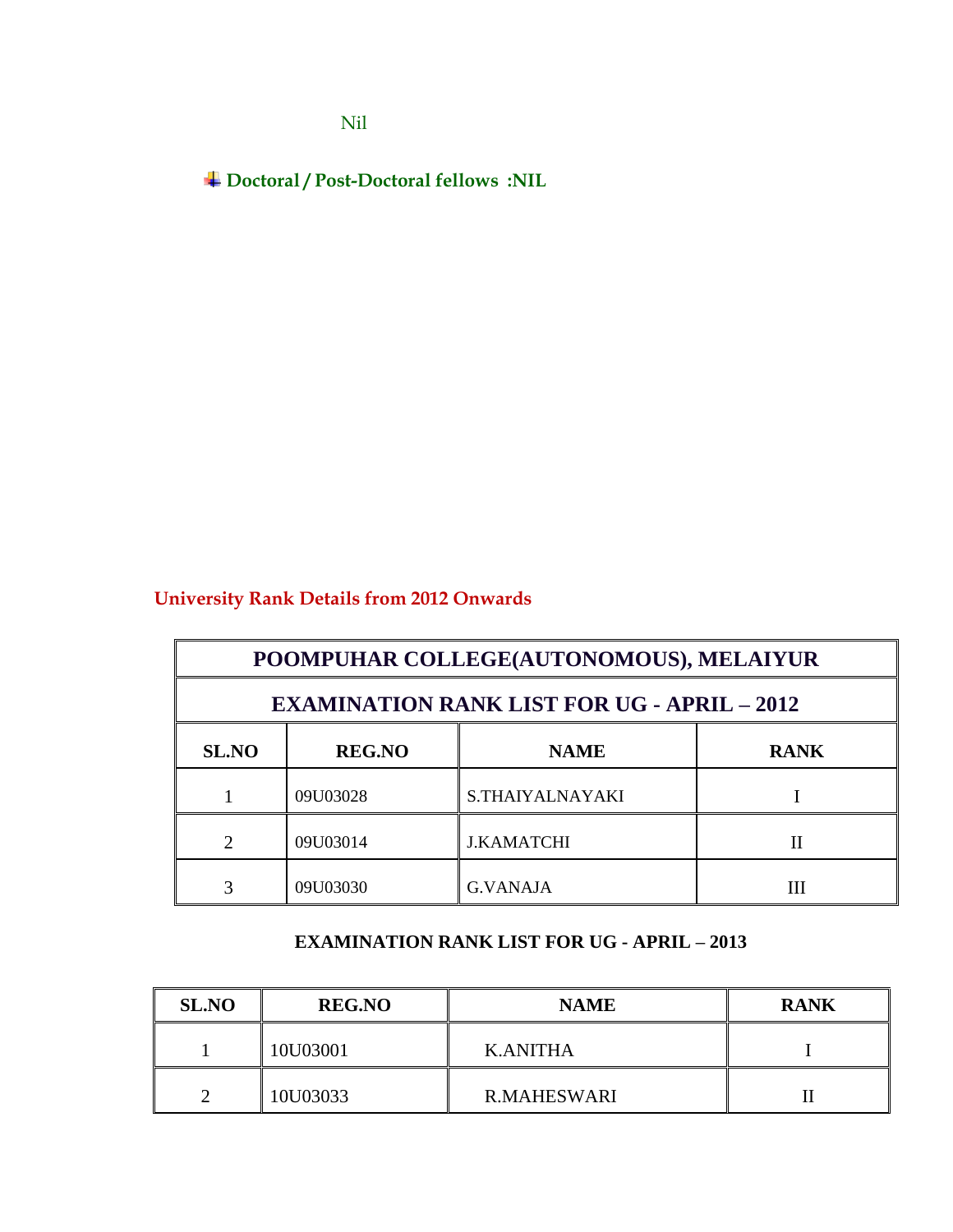#### **EXAMINATION RANK LIST FOR UG - APRIL – 2014**

| 11U03021 | <b>R.RAJESWARI</b> |  |
|----------|--------------------|--|
| 11U03013 | <b>R.MAHESWARI</b> |  |
| 11U03038 | D.VENNILA          |  |

# **EXAMINATION RANK LIST FOR PG - APRIL – 2015**

| 13P0302 | P.AROCKIYASARKUNA   |  |
|---------|---------------------|--|
| 13P0311 | P.SUGANYA           |  |
| 13P0307 | <b>J.RENUGADEVI</b> |  |

# **EXAMINATION RANK LIST FOR UG - APRIL – 2016**

|    | <b>R.DHIVYA</b> |     |
|----|-----------------|-----|
|    | G.DURGA         |     |
| NA | NA              | NA. |

# **EXAMINATION RANK LIST FOR PG - APRIL – 2016**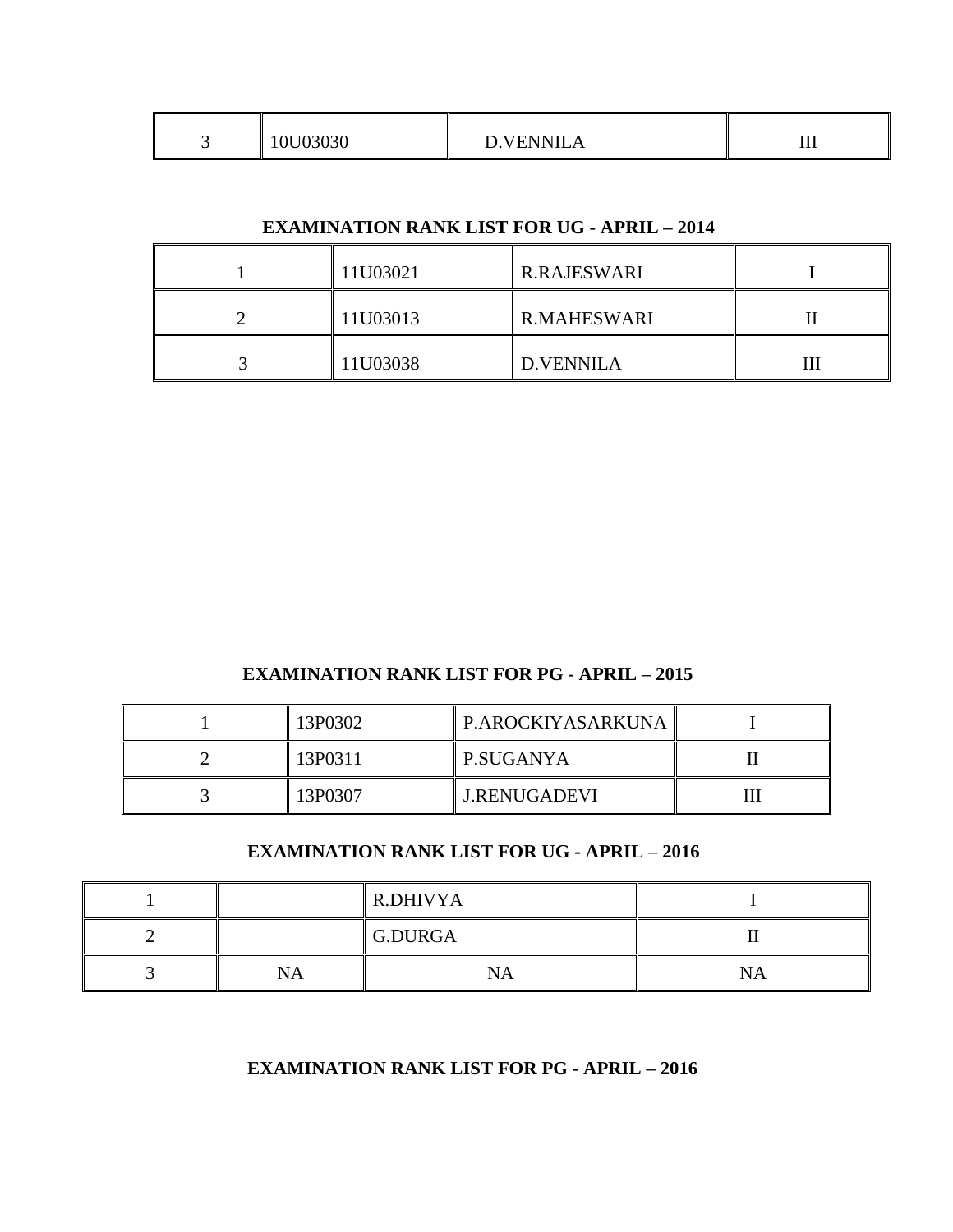|    | K.CHITRA           |  |
|----|--------------------|--|
|    | <b>R.MAHESWARI</b> |  |
| NA | NΑ                 |  |

# **EXAMINATION RANK LIST FOR UG - APRIL – 2017**

|    | <b>T.ANBAZHAGI</b> |  |
|----|--------------------|--|
|    | A.SATHIYAVANI      |  |
| NA | NА                 |  |

# **EXAMINATION RANK LIST FOR PG - APRIL – 2017**

|   |   | S.DURGADEVI        |  |
|---|---|--------------------|--|
| - |   | <b>S.KANIMOZHI</b> |  |
|   | A |                    |  |

# **EXAMINATION RANK LIST FOR UG - APRIL – 2018**

|   |     | <b>L.SELVARASI</b> |    |
|---|-----|--------------------|----|
| ∸ |     | R.RAMYA            |    |
| ت | 'NА | 'NА                | NA |

#### **EXAMINATION RANK LIST FOR PG - APRIL – 2018**

| NA | N.DIVYA          |  |
|----|------------------|--|
| NA | <b>G.SATHIYA</b> |  |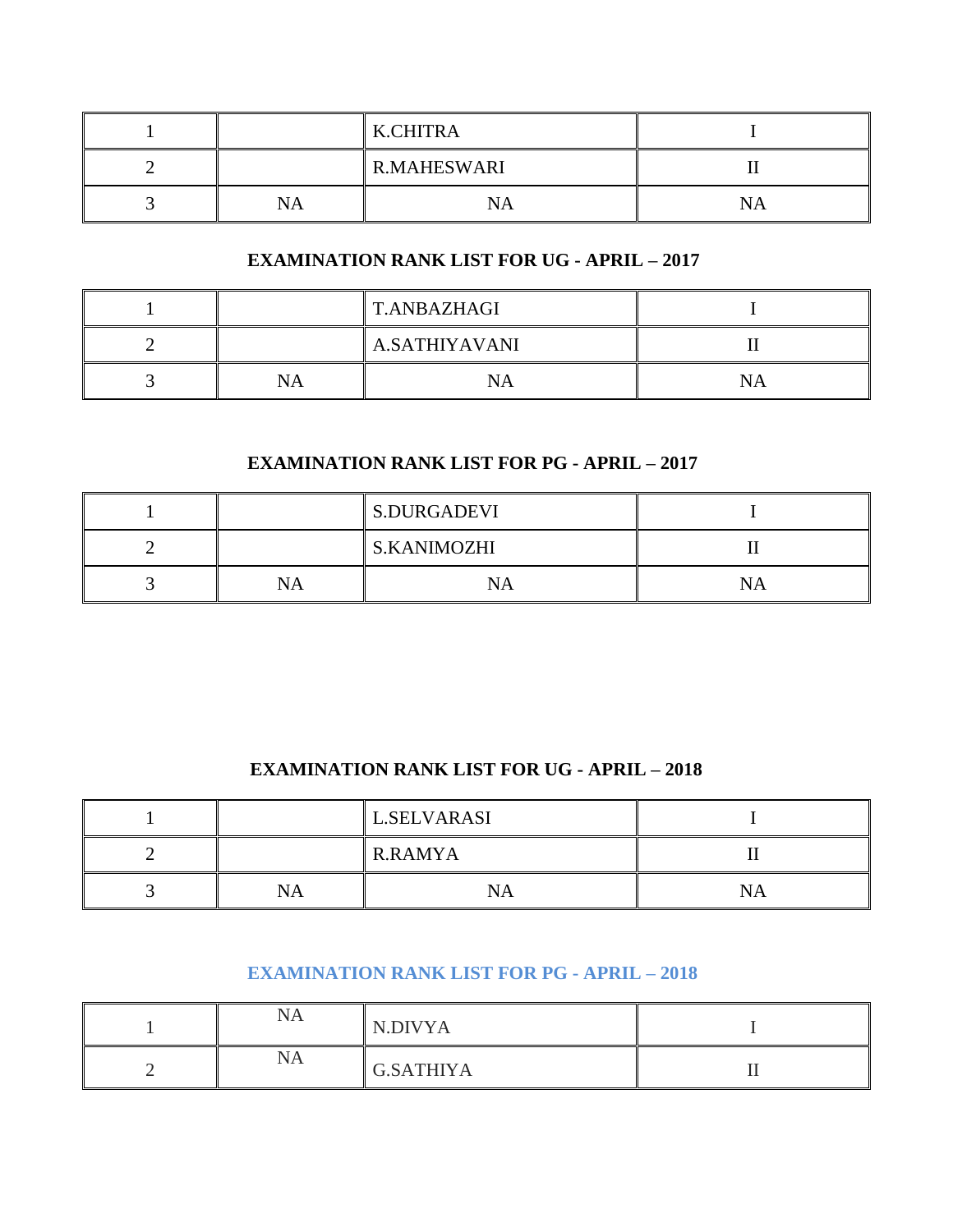|--|--|--|--|

#### **Name of the Student with placement and prize won**

| Year | <b>Name of Student</b> | Participated<br>programme | Placeme<br>nt/prize<br>won | Month<br>and<br><b>Date</b> | Organize<br>d by |
|------|------------------------|---------------------------|----------------------------|-----------------------------|------------------|
|      |                        | <b>NIL</b>                |                            |                             |                  |

# **20. Seminars/Conferences/Workshops organized and the source of funding (national/international) with details of outstanding participants, if any.**

| <b>Sl.</b><br>No. | <b>Workshop Title</b> | <b>Status</b> | Date | <b>Grant</b> from<br><b>Agency</b> | Amount<br>sanctioned<br>Rs. |
|-------------------|-----------------------|---------------|------|------------------------------------|-----------------------------|
|                   |                       | NIL           |      |                                    |                             |

#### **21. Outstanding participants who graced the occasions**

- 1. Dr.S.Ramasamy, HOD& Associate Professor and Research Advisor, Department of Economics, AVC College (Autonomous), Mayiladuthurai.
- 2. Dr. R. Karthikeyan, Associate Professor and Research Advisor, Department of Economics, AVC College (Autonomous), Mayiladuthurai
- 3. Dr.R.Rajaendran, Prof. & Head, Department of Economics, Governtment Arts College, (Men) Kumbakonam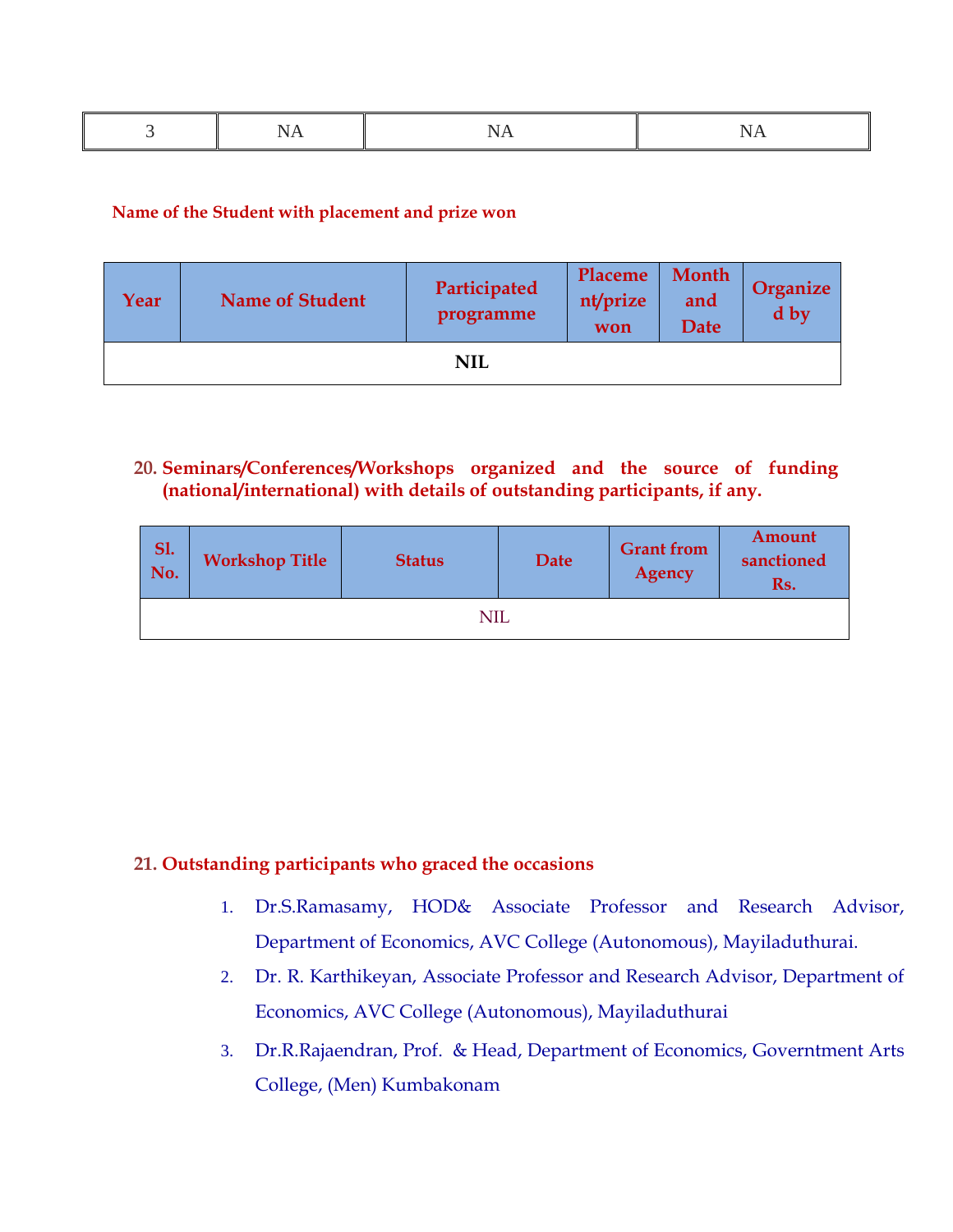- 4. Dr. G. Ravi , , Prof. & Head, Department of Economics, Annamalai Univrsity Annamalai Nagar
- 5. Dr. K.Ramu, , Prof. Department of Economics, Annamalai Univrsity Annamalai Nagar
- 6. Dr. I.Ravi, Prof. & Head, Department of Economics, Annamalai Univrsity Annamalai Nagar
- 7. Dr. M.Prabaharan, Assistant Prof of Commrec,Annamalai University
- 8. Dr. T.Thiyagarajan, Associate Professor and Research Advisor, Department of Economics, AVC College (Autonomous), Mayiladuthurai
- 9. Dr. R. Mrugapandian, Associate Professor, T.B. M.L.College, Porayar

**22. tudent profile course-wise STUDENTS ADMITTED FROM 2006 -2007 TO 2017-2012 (UG & PG) 1 YEAR (BOYS & GIRSL)**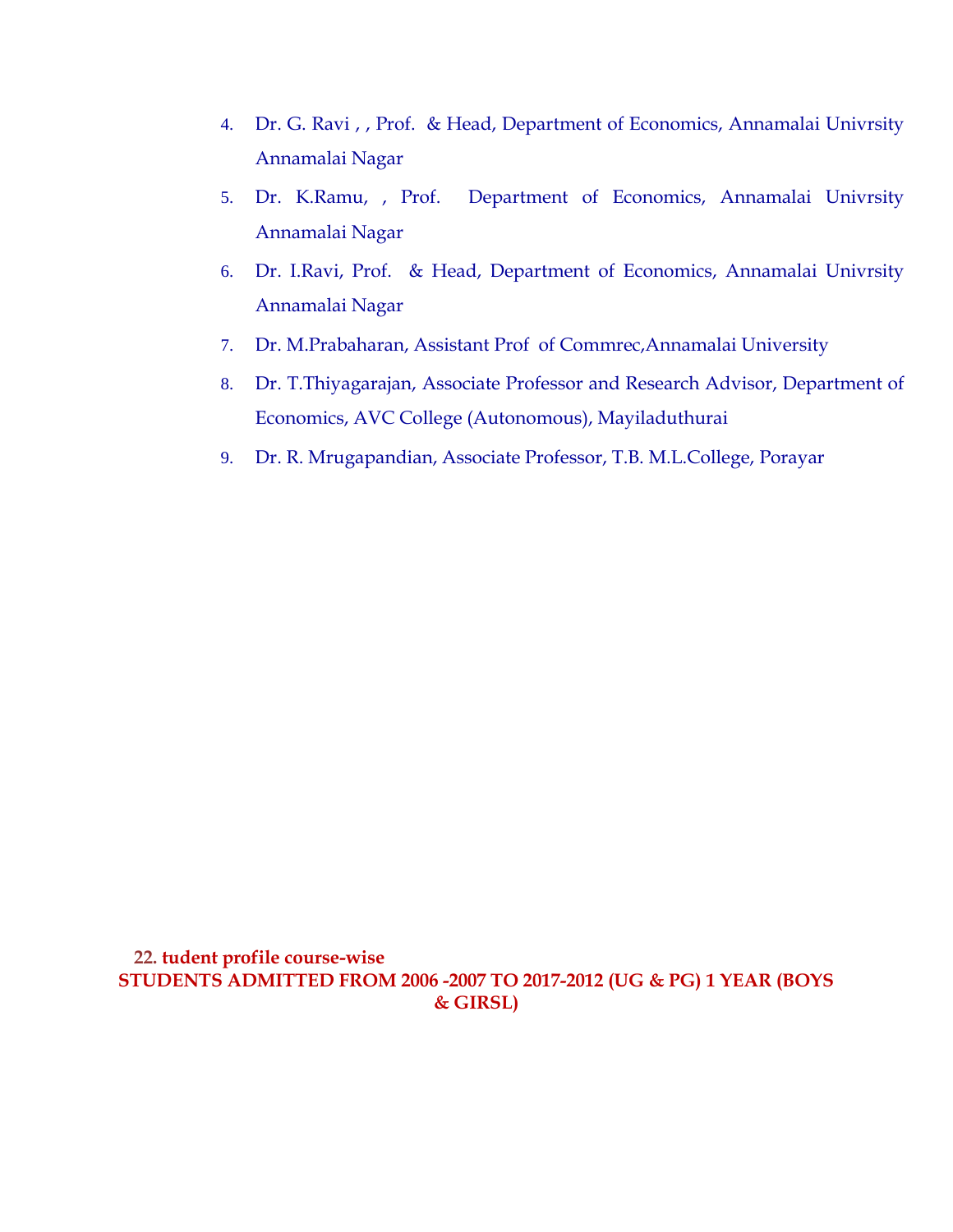| <b>COURSE</b>  | MEDIUM | <b>SHIFT</b>   | <b>YEAR</b> | <b>SEX</b>    | $\overline{OC}$ | BC                       | <b>BC-M</b>              | <b>NIBC</b>              | SC             | SC-A                         | <b>5T</b>                    | <b>TOTAL</b>   |
|----------------|--------|----------------|-------------|---------------|-----------------|--------------------------|--------------------------|--------------------------|----------------|------------------------------|------------------------------|----------------|
|                | E/M    | $\overline{1}$ | 2009-10     | <b>MALE</b>   | <b>NIL</b>      | 01                       | <b>NIL</b>               | $\mathfrak{B}$           | $\overline{7}$ | <b>NIL</b>                   | <b>NIL</b>                   | 12             |
| <b>B.A ECO</b> |        |                |             | <b>FEMALE</b> | <b>NIL</b>      | 02                       | <b>NIL</b>               | 9                        | 12             | <b>NIL</b>                   | <b>NIL</b>                   | 23             |
| M.A ECO        | E/M    | $\overline{2}$ | 2009-10     | <b>MALE</b>   | <b>NIL</b>      | <b>NIL</b>               | <b>NIL</b>               | <b>NIL</b>               | <b>NIL</b>     | <b>NIL</b>                   | <b>NIL</b>                   | <b>NIL</b>     |
|                |        |                |             | <b>FEMALE</b> | <b>NIL</b>      | <b>NIL</b>               | <b>NIL</b>               | <b>NIL</b>               | <b>NIL</b>     | <b>NIL</b>                   | <b>NIL</b>                   | <b>NIL</b>     |
| <b>B.A ECO</b> | E/M    | $\mathbf{1}$   | 2010-11     | <b>MALE</b>   | <b>NIL</b>      | 01                       | <b>NIL</b>               | 02                       | 03             | <b>NIL</b>                   | <b>NIL</b>                   | 06             |
|                |        |                |             | <b>FEMALE</b> | <b>NIL</b>      | 03                       | <b>NIL</b>               | 06                       | 10             | <b>NIL</b>                   | <b>NIL</b>                   | 19             |
| M.A ECO        | E/M    | $\overline{2}$ | 2010-11     | <b>MALE</b>   | <b>NIL</b>      | <b>NIL</b>               | <b>NIL</b>               | <b>NIL</b>               | <b>NIL</b>     | <b>NIL</b>                   | <b>NIL</b>                   | <b>NIL</b>     |
|                |        |                |             | <b>FEMALE</b> | <b>NIL</b>      | <b>NIL</b>               | <b>NIL</b>               | <b>NIL</b>               | <b>NIL</b>     | <b>NIL</b>                   | <b>NIL</b>                   | <b>NIL</b>     |
| <b>B.A ECO</b> | E/M    | $\mathbf{1}$   | 2011-12     | <b>MALE</b>   | <b>NIL</b>      | 01                       | <b>NIL</b>               | 01                       | 08             | <b>NIL</b>                   | <b>NIL</b>                   | 10             |
|                |        |                |             | <b>FEMALE</b> | <b>NIL</b>      | 05                       | <b>NIL</b>               | 05                       | 19             | <b>NIL</b>                   | <b>NIL</b>                   | 29             |
| M.A ECO        | E/M    | $\overline{2}$ | 2011-12     | <b>MALE</b>   | <b>NIL</b>      | <b>NIL</b>               | <b>NIL</b>               | <b>NIL</b>               | <b>NIL</b>     | <b>NIL</b>                   | <b>NIL</b>                   | <b>NIL</b>     |
|                |        |                |             | <b>FEMALE</b> | <b>NIL</b>      | <b>NIL</b>               | <b>NIL</b>               | <b>NIL</b>               | <b>NIL</b>     | <b>NIL</b>                   | <b>NIL</b>                   | <b>NIL</b>     |
| <b>B.A ECO</b> | E/M    | $\mathbf{1}$   | 2012-13     | <b>MALE</b>   | <b>NIL</b>      | 02                       | <b>NIL</b>               | 02                       | 8              | <b>NIL</b>                   | <b>NIL</b>                   | 12             |
|                |        |                |             | <b>FEMALE</b> | <b>NIL</b>      | 04                       | <b>NIL</b>               | 09                       | 15             | <b>NIL</b>                   | <b>NIL</b>                   | 28             |
| M.A ECO        | E/M    | $\overline{2}$ | 2012-13     | <b>MALE</b>   | <b>NIL</b>      | <b>NIL</b>               | <b>NIL</b>               | <b>NIL</b>               | <b>NIL</b>     | <b>NIL</b>                   | <b>NIL</b>                   | <b>NIL</b>     |
|                |        |                |             | <b>FEMALE</b> | <b>NIL</b>      | <b>NIL</b>               | <b>NIL</b>               | <b>NIL</b>               | <b>NIL</b>     | <b>NIL</b>                   | <b>NIL</b>                   | <b>NIL</b>     |
| BA ECO   E/M   |        | $\mathbf{1}$   | 2013-14     | <b>MALE</b>   | $\text{NIL}$    | 02                       | $\text{NIL}$             | 03                       | $07\,$         | <b>NIL</b>                   | <b>NIL</b>                   | 12             |
|                |        |                |             | <b>FEMALE</b> | <b>NIL</b>      | 04                       | $\text{NIL}$             | 08                       | 15             | <b>NIL</b>                   | NIL                          | 27             |
| M.A ECO        | E/M    | $\overline{2}$ | 2013-14     | <b>MALE</b>   | $\text{NIL}$    | <b>NIL</b>               | $\text{NIL}$             | 01                       | $\text{NIL}$   | $\text{NIL}$                 | <b>NIL</b>                   | 01             |
|                |        |                |             | <b>FEMALE</b> | $\text{NIL}$    | <b>NIL</b>               | <b>NIL</b>               | 02                       | 09             | <b>NIL</b>                   | <b>NIL</b>                   | 11             |
| <b>B.A ECO</b> | E/M    | $\mathbf{1}$   | 2014-15     | <b>MALE</b>   | $\text{NIL}$    | $\mathbf{1}$             | <b>NIL</b>               | $\overline{2}$           | 8              | <b>NIL</b>                   | <b>NIL</b>                   | 11             |
|                |        |                |             | <b>FEMALE</b> | $\text{NIL}$    | $\mathbf{1}$             | $\overline{\phantom{0}}$ | 6                        | 24             | $\overline{\phantom{m}}$     | $\overline{\phantom{0}}$     | 31             |
| M.A ECO        | E/M    | $\overline{2}$ | 2014-15     | <b>MALE</b>   | $\text{NIL}$    | $\overline{\phantom{0}}$ | -                        | -                        |                | -                            | $\qquad \qquad \blacksquare$ | 01             |
|                |        |                |             | <b>FEMALE</b> | $\text{NIL}$    | $\overline{\phantom{a}}$ | $\overline{\phantom{0}}$ | $\mathbf{1}$             | $8\,$          | $\qquad \qquad \blacksquare$ | $\overline{\phantom{a}}$     | 11             |
| <b>B.A ECO</b> | E/M    | $\mathbf{1}$   | 2015-16     | <b>MALE</b>   | $\text{NIL}$    | 01                       | $\overline{\phantom{0}}$ | $\overline{\phantom{0}}$ | 10             | $\overline{\phantom{0}}$     | $\overline{\phantom{a}}$     |                |
|                |        |                |             | <b>FEMALE</b> | <b>NIL</b>      | 03                       | -                        | -                        | 39             |                              | $\overline{\phantom{a}}$     |                |
| <b>B.A ECO</b> | E/M    | $\overline{2}$ | 2015-16     | <b>MALE</b>   | $\text{NIL}$    | 03                       | $\overline{\phantom{0}}$ |                          | 03             | $\qquad \qquad \blacksquare$ | $\qquad \qquad \blacksquare$ | $\overline{3}$ |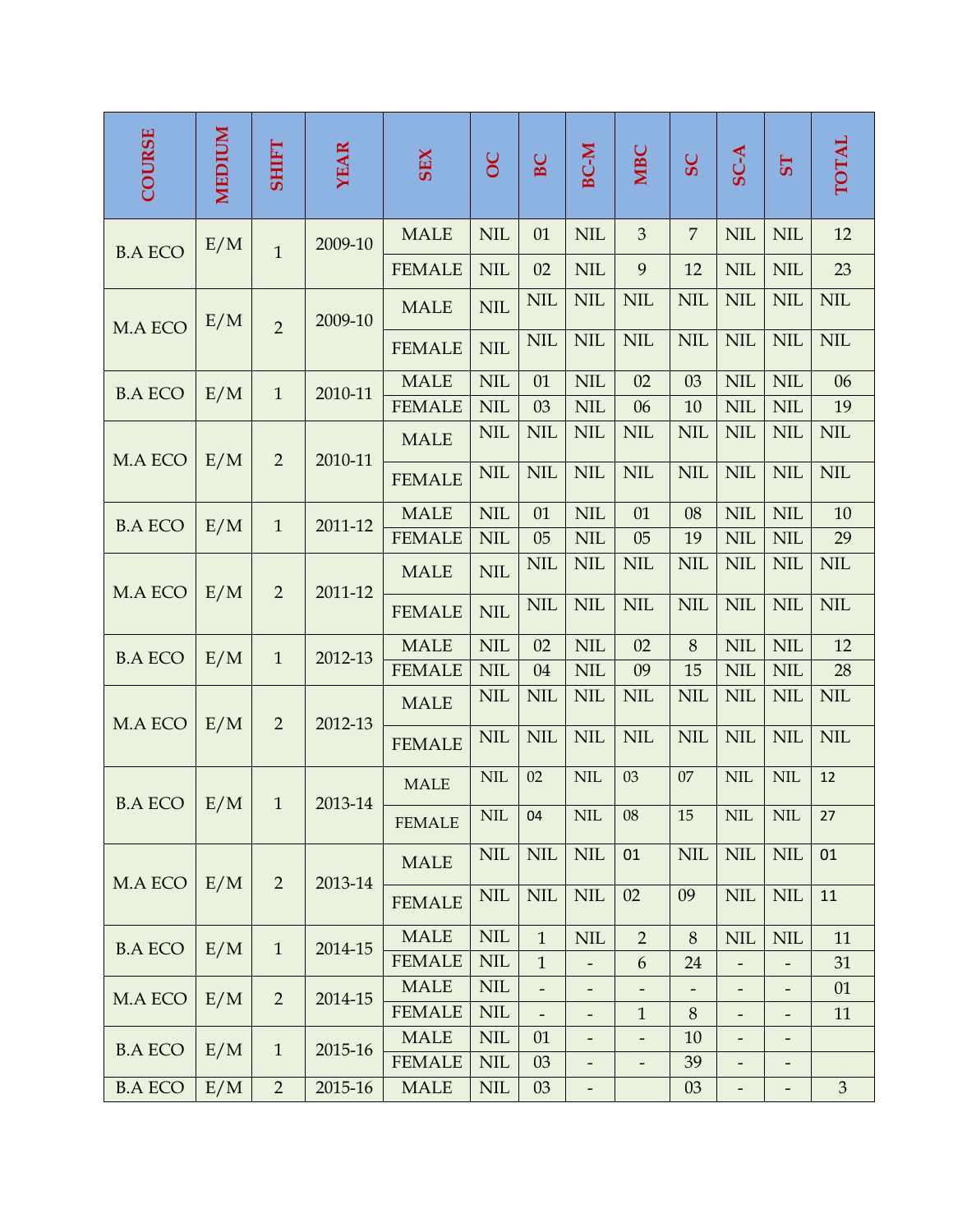|                |     |                |         | <b>FEMALE</b> | <b>NIL</b> | 01                       |                          | 1              | 5              |                          |                              | 6              |
|----------------|-----|----------------|---------|---------------|------------|--------------------------|--------------------------|----------------|----------------|--------------------------|------------------------------|----------------|
| M.A ECO        | E/M | $\overline{2}$ | 2015-16 | <b>MALE</b>   | <b>NIL</b> | 03                       |                          |                | 03             |                          |                              | 3              |
|                |     |                |         | <b>FEMALE</b> | <b>NIL</b> | 01                       |                          | $\overline{1}$ | 5              |                          |                              | 6              |
| <b>B.A ECO</b> | E/M | $\overline{2}$ | 2016-17 | <b>MALE</b>   | <b>NIL</b> | 02                       | -                        | $\overline{1}$ | 07             |                          | $\overline{\phantom{0}}$     | 10             |
|                |     |                |         | <b>FEMALE</b> | <b>NIL</b> | 01                       |                          | 1              | 27             | $\qquad \qquad$          | -                            | 30             |
| M.A ECO        | E/M | $\overline{2}$ | 2016-17 | <b>MALE</b>   | <b>NIL</b> | 03                       |                          | $\overline{2}$ | $\overline{2}$ |                          |                              | 04             |
|                |     |                |         | <b>FEMALE</b> | <b>NIL</b> | 01                       | -                        | 2              | 6              | $\qquad \qquad$          | $\qquad \qquad \blacksquare$ | 08             |
| <b>B.A ECO</b> | E/M | $\overline{2}$ | 2017-18 | <b>MALE</b>   | <b>NIL</b> | $\overline{\phantom{a}}$ |                          | $\overline{0}$ | 12             |                          | $\qquad \qquad \blacksquare$ | 14             |
|                |     |                |         | <b>FEMALE</b> | <b>NIL</b> | $\overline{2}$           | $\overline{\phantom{a}}$ | $\overline{7}$ | 14             | $\overline{\phantom{a}}$ | $\overline{\phantom{a}}$     | 23             |
| M.A ECO        | E/M | 2              | 2017-18 | <b>MALE</b>   | <b>NIL</b> | <b>NIL</b>               | <b>NIL</b>               | <b>NIL</b>     | $\mathbf{1}$   | <b>NIL</b>               | <b>NIL</b>                   | 01             |
|                |     |                |         | <b>FEMALE</b> | <b>NIL</b> | <b>NIL</b>               | <b>NIL</b>               | <b>NIL</b>     | $\mathbf{1}$   | <b>NIL</b>               | <b>NIL</b>                   | 01             |
| <b>BA ECO</b>  | E/M | 2              | 2018-19 | <b>MALE</b>   | <b>NIL</b> | 8                        |                          | 6              | 10             | <b>NIL</b>               | <b>NIL</b>                   | 24             |
|                |     |                |         | <b>FEMALE</b> | <b>NIL</b> | $\overline{4}$           |                          | $\overline{4}$ | 12             | <b>NIL</b>               | <b>NIL</b>                   | 20             |
| M.A ECO        | E/M | $\overline{2}$ | 2018-19 | <b>MALE</b>   | <b>NIL</b> | $\mathbf{1}$             |                          | $\mathbf{1}$   | $\overline{2}$ |                          |                              | $\overline{4}$ |
|                |     |                |         | <b>FEMALE</b> | <b>NIL</b> | $\overline{2}$           |                          | 3              | 8              |                          |                              | 13             |

#### **Ph.D. Programmes**

|             | Doing  | <b>Awarded before the</b><br>assessment period |        | Awarded during the<br>assessment period |        | <b>Thesis</b><br>Submitted |
|-------------|--------|------------------------------------------------|--------|-----------------------------------------|--------|----------------------------|
| <b>Male</b> | Female | <b>Male</b>                                    | Female | <b>Male</b>                             | Female |                            |
| 01          | 05     | $\overline{\phantom{a}}$                       |        | ٠                                       | ٠      |                            |

# **23. Diversity of students**

| Name of the<br><b>Course</b> (refer<br>question no. 2) | $\%$ of students<br>from the College | $\%$ of students<br>from the State | $\%$ of students<br>from other States | $\%$ of students from<br>other countries |
|--------------------------------------------------------|--------------------------------------|------------------------------------|---------------------------------------|------------------------------------------|
| B.A                                                    | Nil                                  | Nil                                | Nil                                   | Nil                                      |
| M.A                                                    | Nil                                  | Nil                                | Nil                                   | Nil                                      |
| Ph.D.                                                  | Nil                                  | Nil                                | Nil                                   | Nil                                      |

# **24. How many students have cleared Civil Services, Defense Services, NET, SLET, GATE and any other competitive examinations?**

| <b>Sl. No.</b> | Name of the Examination | <b>No. of Students</b> |
|----------------|-------------------------|------------------------|
|                | <b>SLET</b>             |                        |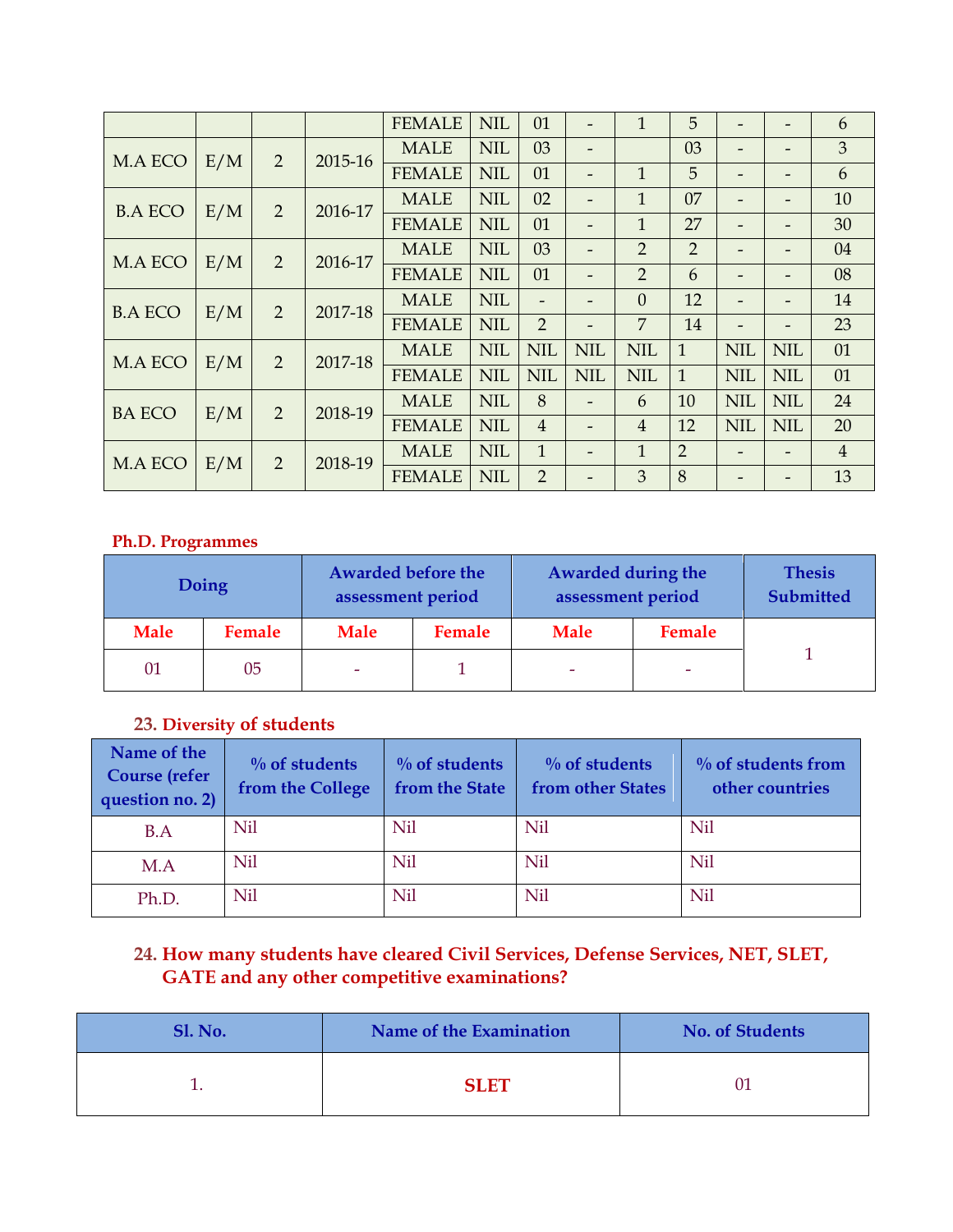| <b>SL.NO</b> | <b>COURSE</b><br>$($ U.G&PG $)$ | 2010-11<br>$\frac{0}{0}$ | 2011-12<br>$\frac{0}{0}$ |    | 2012-13<br>$3\%$ |           | 2013-14<br>$\frac{0}{0}$          |           | 2014-15<br>$\frac{0}{0}$          |     | 2015-16<br>$\frac{6}{6}$ |    |                |
|--------------|---------------------------------|--------------------------|--------------------------|----|------------------|-----------|-----------------------------------|-----------|-----------------------------------|-----|--------------------------|----|----------------|
|              |                                 | UG                       | <b>PG</b>                | UG | P G              | <b>UG</b> | $\overline{\mathbf{P}\mathbf{G}}$ | <b>UG</b> | $\overline{\mathbf{P}\mathbf{G}}$ | UG- | $P$ G                    | UG | $\parallel$ PG |
|              | <b>B.A//M.A Economics</b>       | <b>NA</b>                | --                       | 07 |                  | 91        | --                                | 85        | --                                | 98  | 100                      | 90 | <b>100</b>     |

**25. Results during the last six years in percentage (UG & PG)**

| <b>SL.NO</b> | <b>COURSE</b>             |           | 2016-17<br>$\frac{0}{0}$ |     | 2017-18<br>$\frac{0}{0}$ |
|--------------|---------------------------|-----------|--------------------------|-----|--------------------------|
|              | $($ U.G&PG $)$            | <b>UG</b> | <b>PG</b>                | UG  | PG                       |
|              | <b>B.A//M.A Economics</b> | 99%       | 100                      | 100 | 100                      |

|                          | <b>Examinations Results (Past Five Years)</b> |               |                  |                     |                    |       |        |                        |              |                         |                 |       |        |                |             |                                               |                    |       |        |
|--------------------------|-----------------------------------------------|---------------|------------------|---------------------|--------------------|-------|--------|------------------------|--------------|-------------------------|-----------------|-------|--------|----------------|-------------|-----------------------------------------------|--------------------|-------|--------|
| $UG$ – $Course$          |                                               |               |                  |                     |                    |       |        |                        |              |                         |                 |       |        |                |             |                                               |                    |       |        |
| 2009-2012                |                                               |               |                  |                     |                    |       |        | 2010-2013<br>2011-2014 |              |                         |                 |       |        |                |             |                                               |                    |       |        |
| S<br>L.<br>N<br>$\Omega$ | COURSE (U.G)                                  | APPEARED<br>ż | No.<br>SSED<br>≏ | passed<br>$\approx$ | <b>Distinction</b> | First | Second | No.<br>APEARED         | No.<br>ASSED | passed<br>$\mathcal{S}$ | stinction<br>قة | First | Second | No.<br>APEARED | No.<br>SSED | ssed<br>$\mathcal{S}$<br>$\tilde{\mathbf{a}}$ | <b>Distinction</b> | First | Second |
|                          | <b>B.A Economics</b>                          | 29            | 27               | 93.                 | $\overline{0}$     | 05    | 21     | 33                     | 30           | 90                      | 0               | 12    | 6      | 31             | ◠           | 93.<br>54                                     | $\theta$           | 09    |        |

|                                          |                      |                         | $2012 - 2015$    |                          |                             |       | $2013 - 2016$ |                          |                               |                             |                           |       |    |
|------------------------------------------|----------------------|-------------------------|------------------|--------------------------|-----------------------------|-------|---------------|--------------------------|-------------------------------|-----------------------------|---------------------------|-------|----|
| S<br>L<br>$\bullet$<br>N<br>$\mathbf{o}$ | COURSE (U.G)         | RED<br>No.<br>PPEA<br>◀ | No.<br>SSED<br>∼ | ರ<br>c<br>SS.<br>్<br>ଞ୍ | ទ<br>s<br>₫Ē<br>ø<br>÷<br>≏ | First | ಕ<br>Secom    | <b>RED</b><br>No.<br>PEA | <b>GRSS</b><br>$\dot{z}$<br>∼ | ರ<br>Φ<br>S<br>్<br>α<br>o. | ÷<br>- 두<br>Ù.<br>.,<br>≏ | First | Š  |
|                                          | <b>B.A Economics</b> | 31                      | 28               | 90.5                     | 01                          | 12    | 15            | 36                       | 36                            | 100                         | $- -$                     | 20    | Iб |

| SL. | (TI)<br>9.U<br>. . | ንበ15<br>2012<br>.<br>201. | 201.<br>201<br>ZUL<br>4010 |
|-----|--------------------|---------------------------|----------------------------|
|-----|--------------------|---------------------------|----------------------------|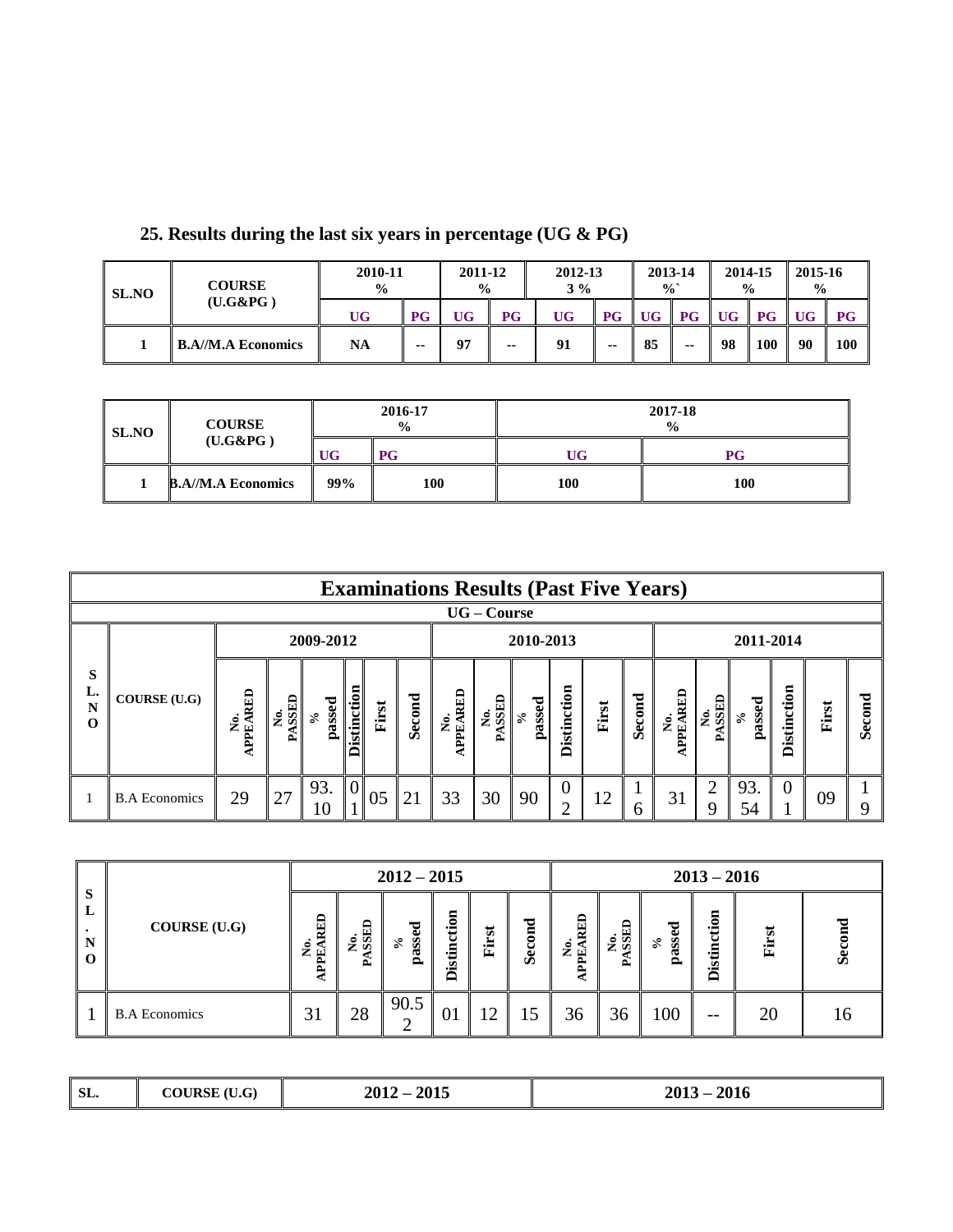| N <sub>O</sub> |                      | RED<br>c<br>÷<br>덜<br>ਸ਼੍ਰਿ | <b>Res</b><br>تم | ರ<br>Φ<br>S<br>ని<br>ଞ୍ | tion<br>έĒ<br>Ù.<br>ت -<br>≏ | ż۵<br>.≒<br>Œ, | ರ<br>ā<br><b>Sec</b> | EI<br>ۑ<br>国<br>∼ | No.<br>SSED<br>≏ | ರ<br>Φ<br>S<br>ని<br>≏ | $\mathbf s$<br>₩<br>έĒ<br>.এ | $\overline{5}$<br>畠 | Ŏ  |
|----------------|----------------------|-----------------------------|------------------|-------------------------|------------------------------|----------------|----------------------|-------------------|------------------|------------------------|------------------------------|---------------------|----|
|                | <b>B.A Economics</b> | 31                          | 28               | 90.<br>52               | 01                           | ∼              | 15<br>ΠJ             | 36                | 36               | 100                    | $- -$                        | 20                  | 10 |

|                               |                      | $2014 - 2017$           |                                      |                                    |             |        | $2015 - 2018$ |                                       |                                 |                  |                    |        |        |
|-------------------------------|----------------------|-------------------------|--------------------------------------|------------------------------------|-------------|--------|---------------|---------------------------------------|---------------------------------|------------------|--------------------|--------|--------|
| <sub>S</sub><br>L.<br>N<br>-0 | COURSE (U.G)         | <b>RED</b><br>ż<br>PPE. | <b>GRISS</b><br>$\tilde{\mathbf{z}}$ | ರ<br>Φ<br>Š.<br>వి<br>$\mathbf{a}$ | Φ<br>ह<br>ڱ | ಕ<br>崫 | Second        | RED<br>$\tilde{\mathbf{z}}$<br>덜<br>ድ | <b>GHSS</b><br>$\tilde{z}$<br>≏ | ᄝ<br>S<br>్<br>ã | <b>Distinction</b> | ಕ<br>占 | Second |
|                               | <b>B.A Economics</b> | 37                      | 37                                   | 100                                | $00\,$      | ി      | 25            | 3                                     |                                 | 100              | $- -$              | 08     | 28     |

# **Student progression**

| <b>Student progression</b>                                       | Percentage against<br>enrolled |
|------------------------------------------------------------------|--------------------------------|
| <b>UG</b> to PG                                                  | 98                             |
| PG to M.Phil.                                                    | nil                            |
| PG to Ph.D.                                                      | nil                            |
| Ph.D. to Post-Doctoral                                           |                                |
| Employed<br>Campus selection<br>Other than campus<br>recruitment |                                |
| Entrepreneurs                                                    | 50                             |

# **25. Diversity of staff**

| Percentage of faculty who are graduates   |     |  |  |  |  |
|-------------------------------------------|-----|--|--|--|--|
| Of the same parent university             | 40% |  |  |  |  |
| From other universities within the State  | Nil |  |  |  |  |
| From other universities from other States | Nil |  |  |  |  |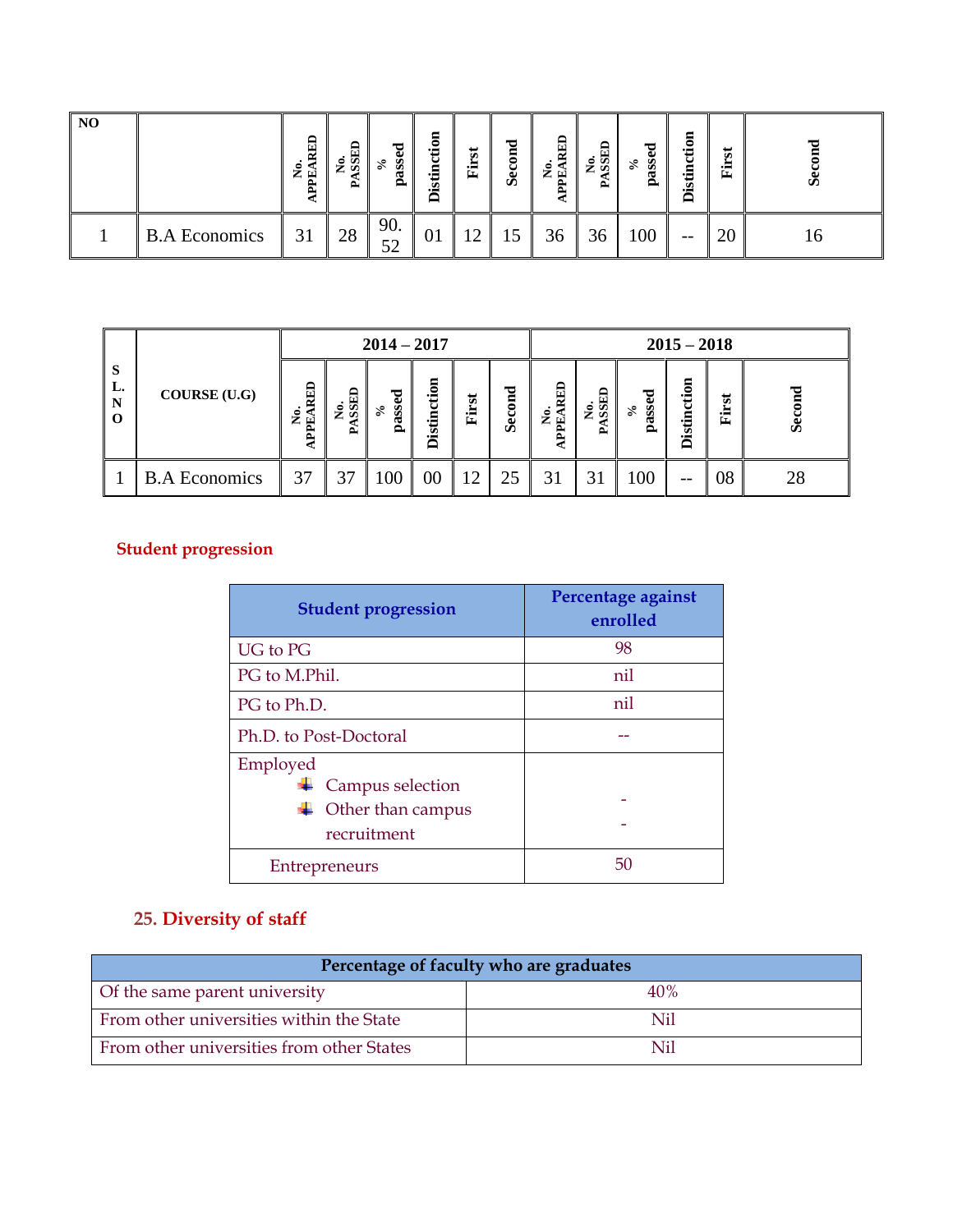#### **26. Number of faculty who were awarded Ph.D., during the assessment period.**

| Year | Ph.D., |
|------|--------|
|      | NIL    |

#### **27. Present details about infrastructural facilities**

a) Department Library: Nil

\ The Following Journals are available for the students and research scholars

- Economic and Political Weekly
- Yojana
- **❖ Southern Economist**
- **❖ RBI bulletin**
- Human Resource Development
- Indian Journal of Environmental Protection
- b) Internet facilities for staff and students:
	- 24 Hours broad Band internet facility for Students, Scholars and faculties.
- c) Total number of classrooms : **05**
- d) Class rooms with ICT facility : Nil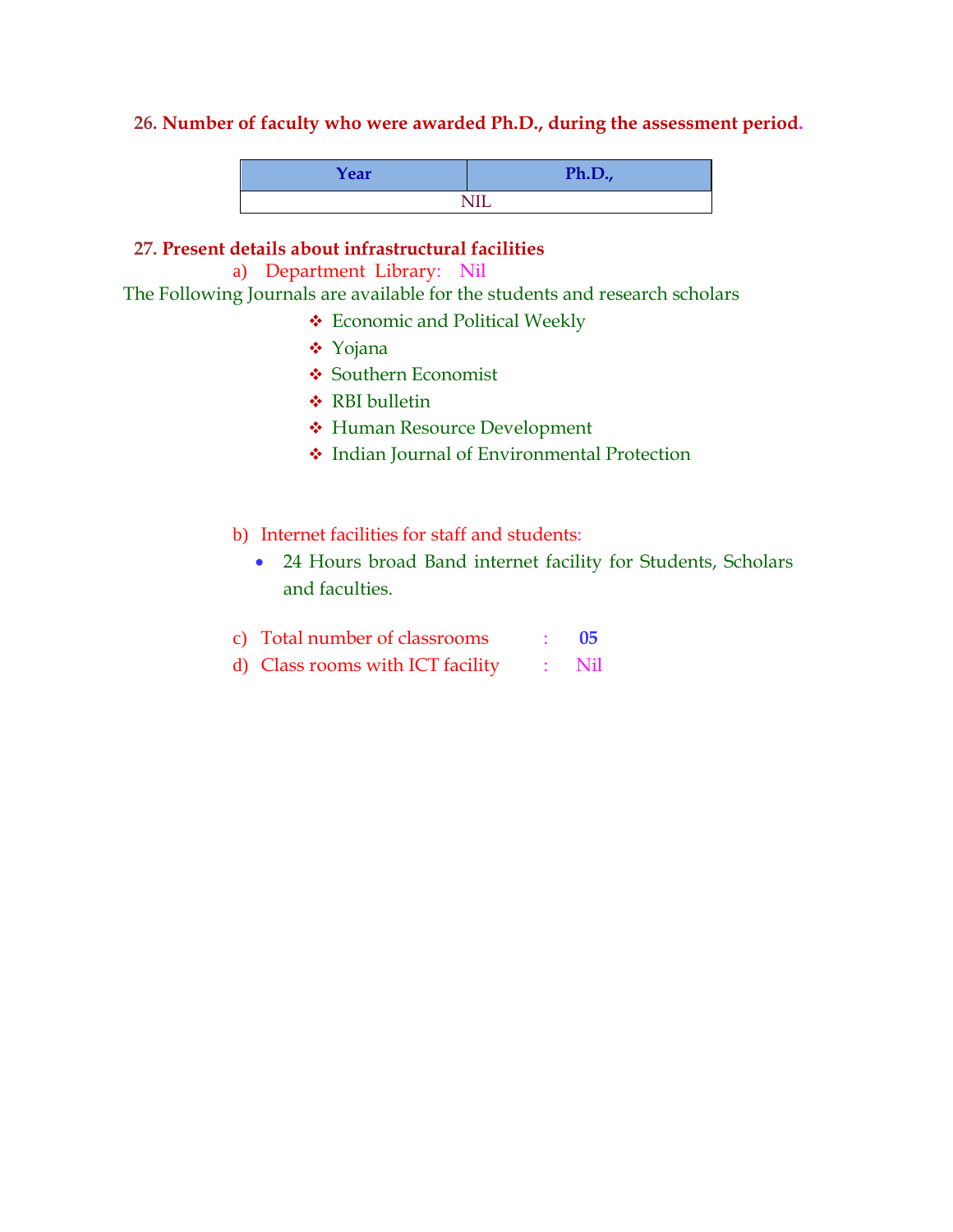| Year        | No. of students getting<br>financial assistance |
|-------------|-------------------------------------------------|
| $2006 - 07$ | 120                                             |
| 2007-08     | 120                                             |
| 2008-09     | 120                                             |
| 2009-10     | 120                                             |
| 2010-11     | 120                                             |
| $2011 - 12$ | 120                                             |
| $2012 - 13$ | 120                                             |
| $2013 - 14$ | 120                                             |
| $2014 - 15$ | 120                                             |
| $2015 - 16$ | 120                                             |
| $2016 - 17$ | 120                                             |
| 2017-18     | 120                                             |
| 2018-19     | 120                                             |

**28. Number of students of the department getting financial assistance from college and Government.**

**29. Was any need assessment exercise under taken before the development of new program(s)? Ifso, give the methodology.**

 $\checkmark$  Nil

**30. Does the department obtain feedback from**

**a) Faculty on curriculum as well as teaching-learning-evaluation? If yes, how does the department utilize it?**

- Yes,thesuggestionsgivenbytheStaffmembersdirectlyinvolvedinthenewPr ogrammeorsyllabiarealwaysconsideredasaneffectivefeedback.Themerits anddemeritsposedbytheteacherconcernedwillbediscussedintheBOSmeeti ngandsubsequentchanges are updated periodically.
- Facultymembersfromotherinstitutionsarealsoinvolvedinfeedingfeedbackinregularbasisduringthe Evaluation of practical examinations.

# **b) Student son staff, curriculums well as teaching-learning-evaluation and what is the response of the department to the same?**

Studentsarefreetomakecomments/suggestionsuponthemethodologyofte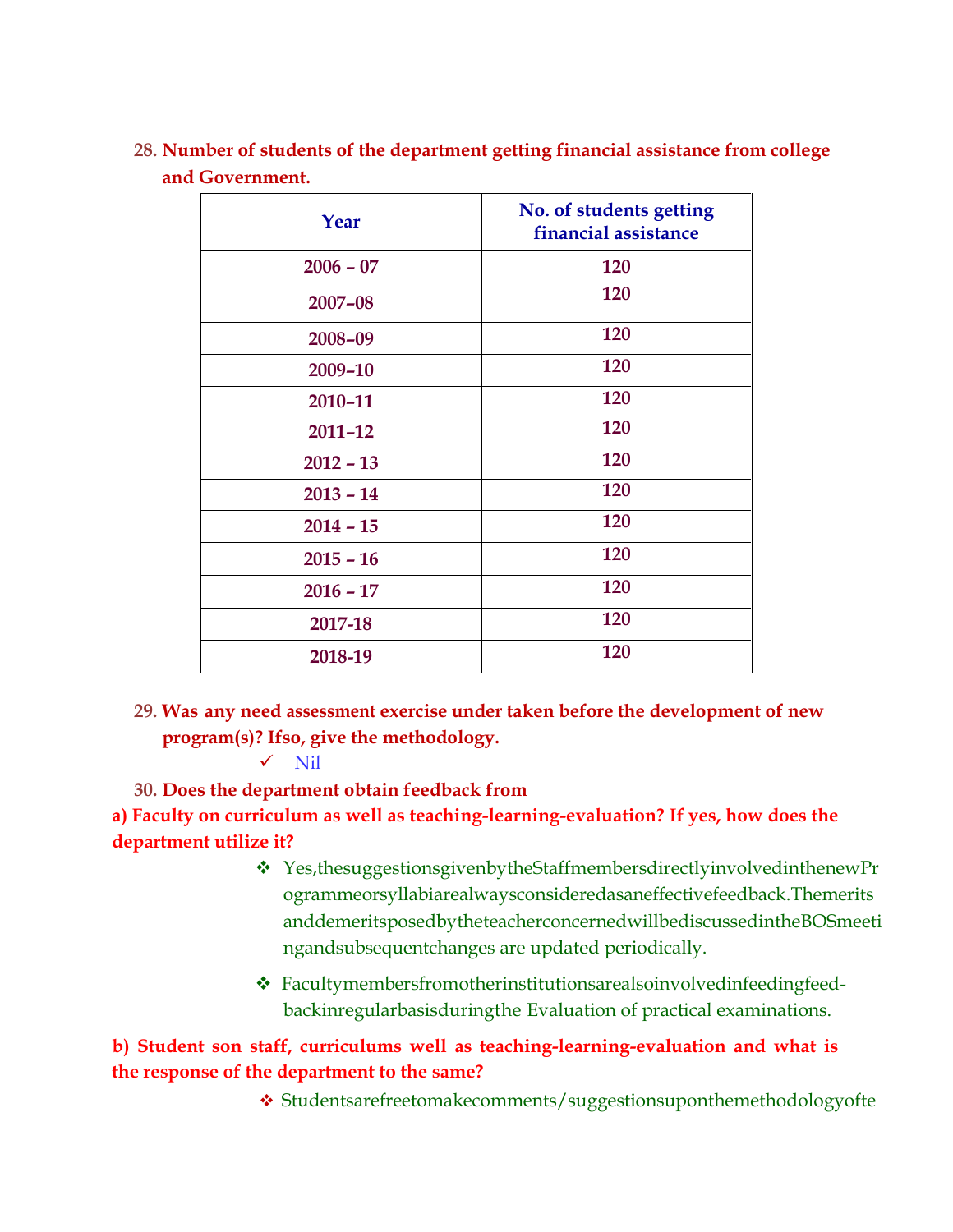achingprocess(classroomteachingaswellaslaboratorydemonstrations)ada ptedbytheindividualteachersdirectlytotheHeadoftheDepartment

- BythedirectionsofthePrincipalandIQAC,theHeadofthedepartmentmeetsa lltheclassestoverifythecompletionofthesyllabus,wellinadvance,beforethel astworkingdayofeachsemester.
- Everysemester,IQACconductsFeedbackevaluationofteachers,infrastructu re,laboratoryconditions,etc.,ofthedepartmentandsubsequentlythereportis consideredwithdueweightageforfurtherconstructiveandprogressive implementation.

# c) **Alumni and employers on the Programmes and what is the response of the department to the same?**

 Yes.ConductingtheAnnualAlumniassociationmeetisinregularpractice.Lik ewise,themeetingwithafewnoteworthyEntrepreneurs/industrialists/Scie ntistsisone of the regular activities of the department.

| <b>S1.</b><br>No. | Name of the Alumni | <b>Designation</b>          | Place                           |
|-------------------|--------------------|-----------------------------|---------------------------------|
| $\mathbf{1}$      | K.Muthukumarsamy   | Lecturer                    | Best College, Needur            |
| $\overline{2}$    | R.Muralitharan     | <b>Statistical Officer</b>  | <b>Statistical Dept Sirkali</b> |
| 3                 | <b>K.Sakthivel</b> | Teacher                     | Govt.H.S.School,                |
| 4                 | <b>R.Sathesh</b>   | <b>Police Constable</b>     | Trichy                          |
| 5                 | M.Asaipondi        | <b>Physical Director</b>    | Chennai                         |
| 6                 | M.Muthuraja        | <b>Police Constable</b>     | Trichy                          |
| 7                 | P.Vigneshwaran     | <b>Armed Reserve Police</b> | Trichy-                         |
| 8                 | D.Dhenmozhi        | Entrepreneur                | Sirkali                         |

# **31. List the distinguished alumni of the department (maximum-05)**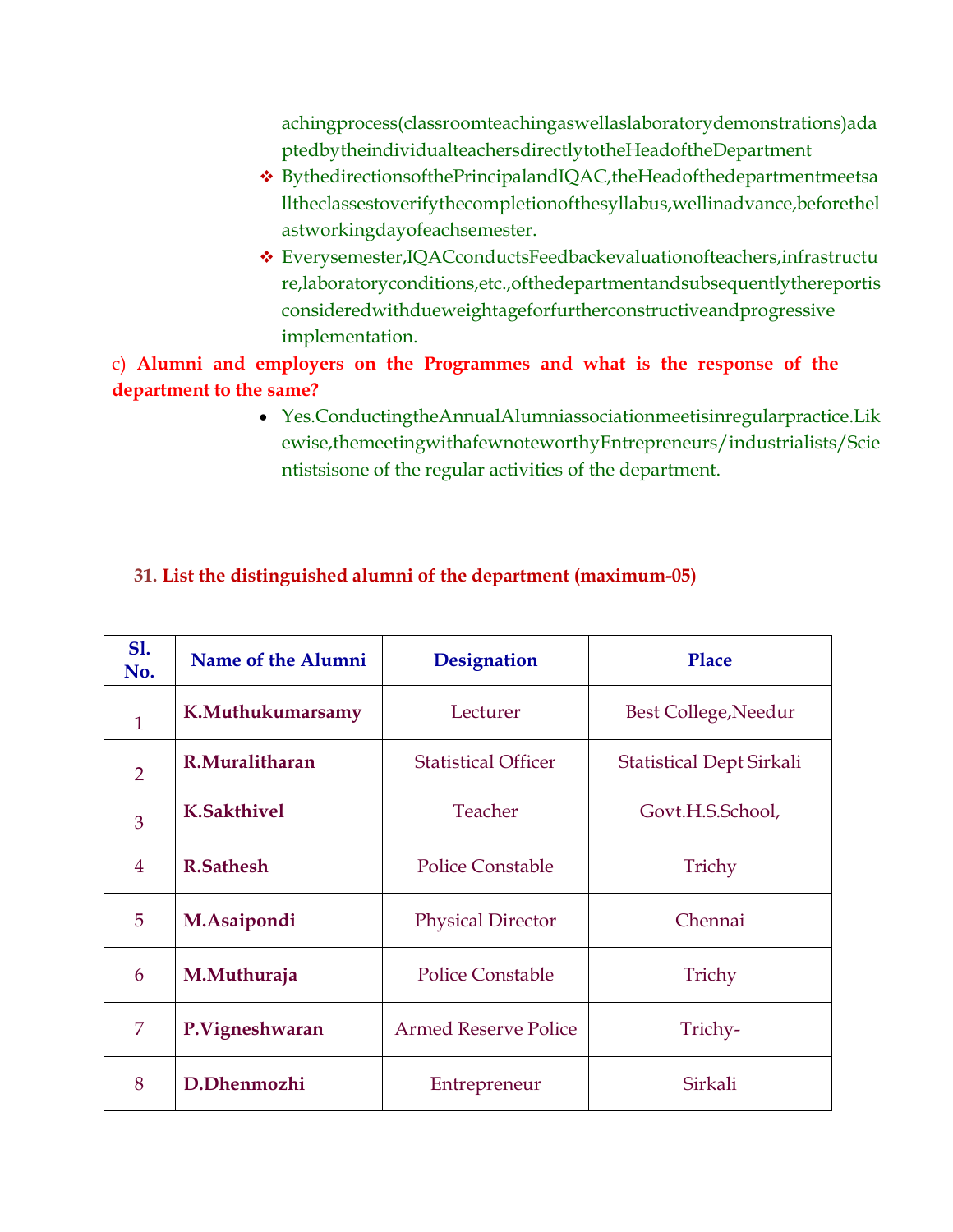# **32. Give details of student enrichment Programmes (special lectures / workshops / seminar) with external experts.**

a) Departmental seminars at UG, PG & Ph.D. levels are aroutine academic process in the department, other colleges and universities

## **33. List of the teaching methods adopted by the faculty for different Programmes.**

| <b>Sl. No.</b> | Programme | <b>Teaching Methods Adopted</b>                                                                                                                                                                                                                                                                                                                    |
|----------------|-----------|----------------------------------------------------------------------------------------------------------------------------------------------------------------------------------------------------------------------------------------------------------------------------------------------------------------------------------------------------|
| 1.             | <b>UG</b> | Conventional Chalk and Talk method, questioning and answering<br>approach, displaying of charts, exhibiting the proto-type models,<br>usage of Slide projectors, Motion pictures, OHP presentations,<br>assigning problems to solve independently, library hour, invited talks<br>by external expertise, supply of well -prepared study materials. |
| 2.             | PG        | Chalk and Talk method, Interaction with individuals, exhibiting e-<br>contents, simulation of physical models, presentation of downloaded<br>talks of NPTEL (National Program on Technology Enhanced<br>Learning) relevant to PG Students, OHP, Guest Lectures, seminars,<br>library hour allotment.                                               |

#### **34. Highlight the participation of students and faculty in extension activities.**

- Our students have participated different National Level seminars and presented papers in various issues related to Economics.
- Our students have conducted blood donation programmes in our College and various places.
- Our students are also involving social services activities through NSS and NCC programme.
- ◆ Our students are also involving various cultural programme and celebrating festivals
- Our students are have been teaching Poor students in their Owen Hamlets
- Our students are participating sports competions and recived medal and certificates
- ◆ Our students have been selected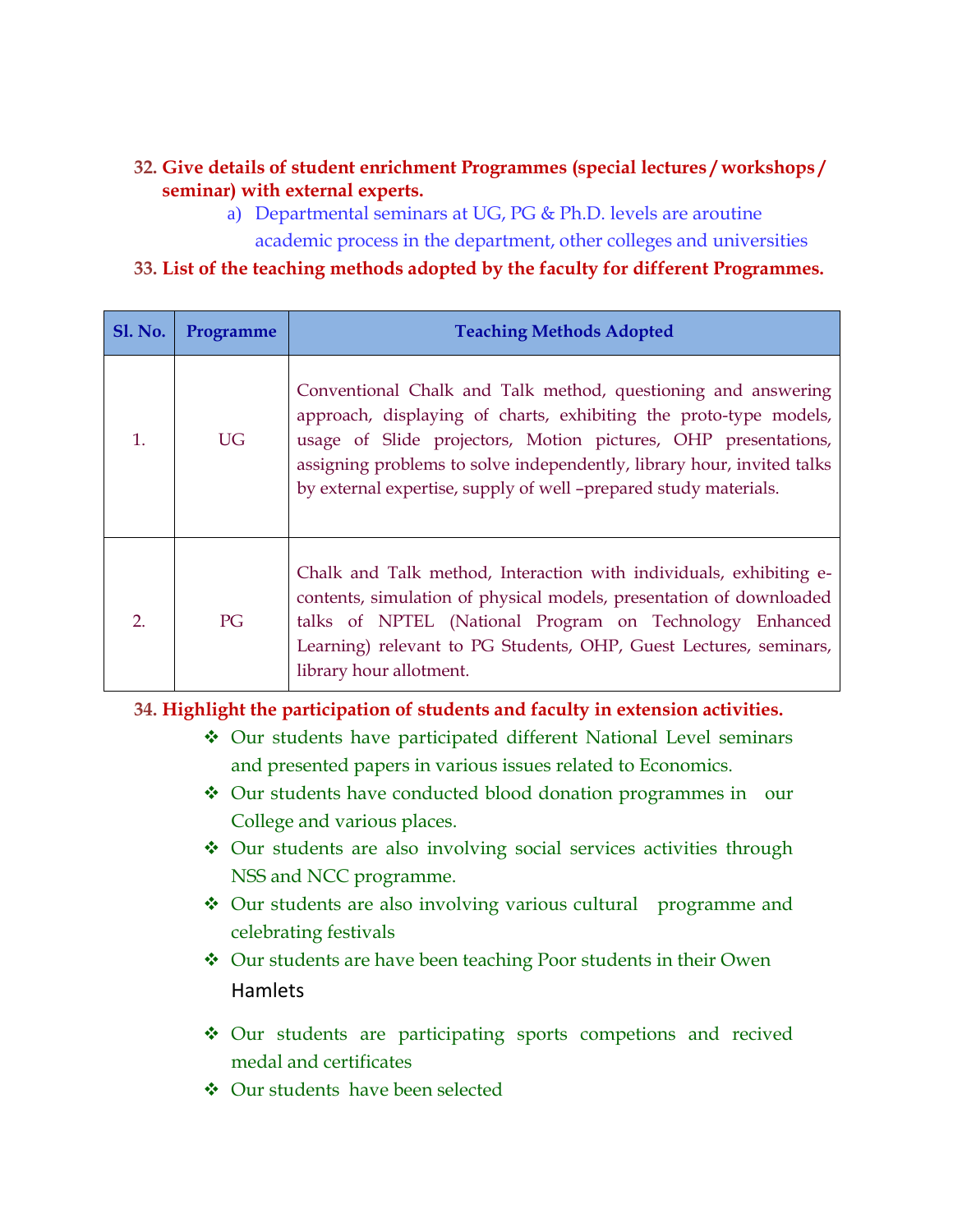| <b>S1.</b><br>No. | <b>Name of the Faculty</b> | Name of the Extension Activity Participated                                                                                                                                                                                                                                                                                                                                                                                                                                                                                                                                                                                                                                                                                                                                                                                                                                                                                                                                                                                                                                                                                       |
|-------------------|----------------------------|-----------------------------------------------------------------------------------------------------------------------------------------------------------------------------------------------------------------------------------------------------------------------------------------------------------------------------------------------------------------------------------------------------------------------------------------------------------------------------------------------------------------------------------------------------------------------------------------------------------------------------------------------------------------------------------------------------------------------------------------------------------------------------------------------------------------------------------------------------------------------------------------------------------------------------------------------------------------------------------------------------------------------------------------------------------------------------------------------------------------------------------|
| $\mathbf{1}$      | Mr.K.Raju                  | -Chairman of Board of studies, Poompuhar College<br>-Member of Board of Studies, A.V.C. College,<br>Mannampandal<br>-Deputy Controller of Examinations, Poompuhar<br>College<br>- Questions Paper Setter & External Examiner in<br>various (Autonomous)colleg<br>-Navel Unit Care Taker<br>-Displinary Committee Member<br>-Building Construction Monitoring Committee<br>Member<br>-Handicapped students co coordinator<br>-Peace Committee Member                                                                                                                                                                                                                                                                                                                                                                                                                                                                                                                                                                                                                                                                               |
|                   | Dr.A.Navinkumsr            | -Additional Camp Officer in Autonomous<br>Examination-Three Years(2015-2018)<br>-Doctoral Degrees DC, Chairman<br>-Doctoral Degrees DC, Member<br>- External Examiner in UG/PG/M.Phil. From 2004<br>Onwards<br>- External Examiner in M.Phil., (VIVA-VOCE)<br>From 2004<br>Onwards<br>- One Man Commission (New course approval for<br>$M.A$ )<br>- Member in Board of Studies UG, PG&.M.Phil.<br>Bharathidasan Universities<br>Two Terms<br>$(2004-2007)$ $(2018-2021)$<br>- NSS, Programme Officer<br>- NSS, Camp Officer, Two Terms<br>- IQAC, Member<br>- College Calendar Committee member<br>- College Co-Operative store Verification Committee<br>member<br>- College Physical Education Verification Committee<br>member<br>- College Time Table Committee Member From<br>2016-2018<br>- College Staff Selection Committee Member<br>- Hall Superintendent Every ODD/EVEN Semester<br>2010-2012-Purchasing Committee Member (COE)<br>$\blacksquare$<br>- Member in NAAC Organization<br>- Member in UGC Account Verification<br>- Member in Autonomous Extension<br>- Chief Examiner in Bharathidasan University Central |

# **Participation of faculties in Various Extension Activities**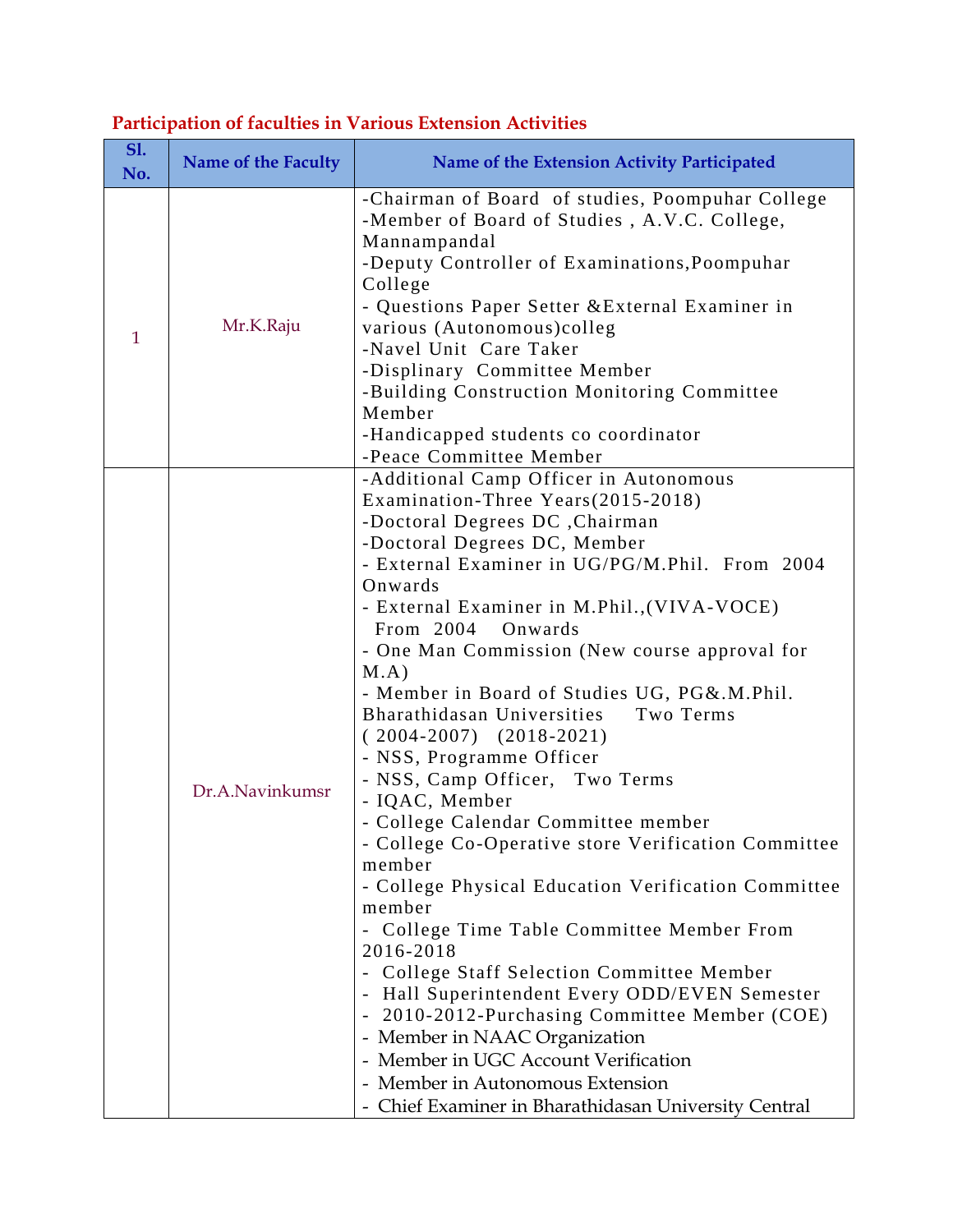|                |                      | Valuation (UG) and Part-IV Central Valuation<br>- Internal Examiner in Ph,D. Viva-Voce Examination<br>- Member in Blood Donation Camp, Poompuhar College,<br>Melaiyur<br>- Appointed as a Question Paper Setters in Various<br>Colleges |
|----------------|----------------------|-----------------------------------------------------------------------------------------------------------------------------------------------------------------------------------------------------------------------------------------|
| 3              | Dr.R.Balasubbiramani | <b>NA</b>                                                                                                                                                                                                                               |
| $\overline{4}$ | Mrs.S.Packialakshmi  | <b>NA</b>                                                                                                                                                                                                                               |
| 5              | Dr.M.Arivazhgan      | <b>NA</b>                                                                                                                                                                                                                               |

**NA: NOT AVWILABLE DATA**

# **35. Give details of "beyond syllabus scholarly activities" of the Department.**

- $\checkmark$  Special coaching for the preparation of UGC-NET SLET, TNPSC, SSC and other competitive examinations.
- $\checkmark$  Training the students to participate in Economics and other major Quiz Programmes
	- $\checkmark$  Training the students to inculcate the learning skills, inter-
	- $\checkmark$  personal and intra-personal skill.
- **36. State whether the Programme/department is accredited/graded by other agencies. Give details:**

#### **Nil**

**37. DetailanyfiveStrengths,Weaknesses,OpportunitiesandChallenges(SWOC) ofthe department**

**Strengths:**

- We have eminent faculty members from Parent University and other University.
- Even with reasonable research possibilities, the department is competent of pursuing research to comparewith University departments and many leading institutions.
- Excellentopportunities for students vertical progress up to Research Level
- We are very much aware of adaptability towards the up-dating of academic Programmes according to the demand.

**Weaknesses:**

Substantial decrement in Economics learning due to the invasion of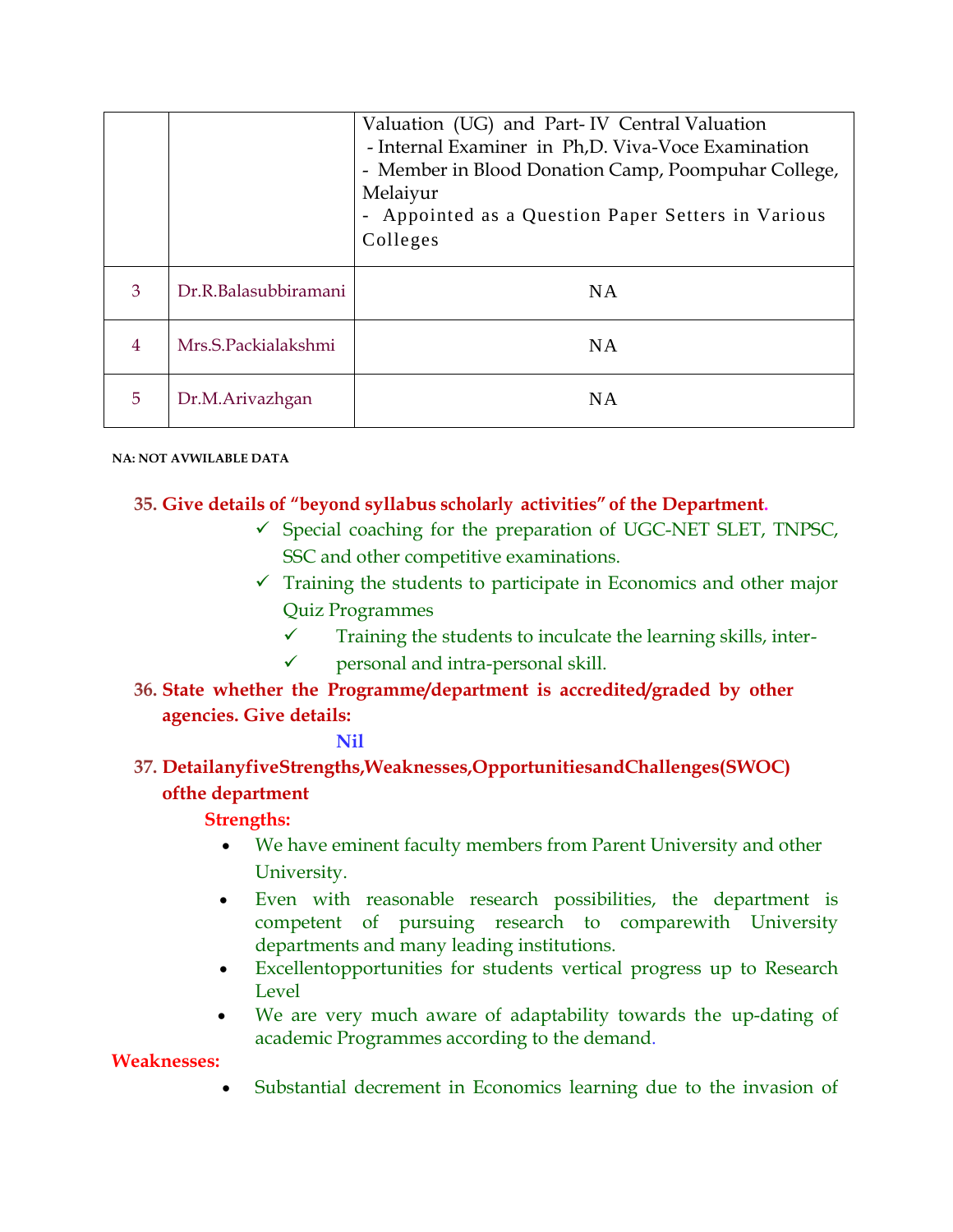Industrial studies and Business studies.

 Unable to have network with other National and international Universities.

# **Opportunities:**

- Wide scope for learning job-oriented certificate, diploma and PG Diploma course concurrently during the course duration.
- Studentshavechancetoappearconfidentlyincompetitiveexaminationsas extra-coachingonspecificskilliss e t madeavailable.
- Special coaching classes for NET/SLET/UGC-CSIR pave way to the students to go further in their academic excellence.
- Eachstudentcouldenrichhis/hertechnicalskillsastherelatedopportunitie s do available in the department.
- Thepasthistoryandpositivetrendwhichprevailsinthedepartmenthelpeac hand every student to expand their knowledge in all aspects.

# **Challenges:**

- 1. They are physically, Economically, Socially and Psychologically very poor and also most of the Students belong to Rural Area and The don't have communication skill and unable to learn quickly.
- 2. We don't have proper class room facilities to accommodate our Students to provide Quality Education.
- 3. We don't have language Lab facilities to develop the communication skill of our students.
- 4. There is no separate class room for Research Scholar.
- 5. We don't have computer system facility for our students as well as Research scholars.

# **Future plans of the department.**

- 1. We have a plan to conduct Campus Interview programme for our students to provide more employment opportunity.
- 2. We have planned to conduct personality development programme to our students.
- 3. To get more projects from UGC and other related institution.
- 4. We have planned to conduct National and International level seminar.
- 5. We have planned to conduct NET, SLET and various Competitive examinations Coaching Classes.
- 6. We have to plan to start BBE (Bachelor of Business Economics)
- 7. We have a plan to start PG Diploma in Human Resource Management.
- 8. We have proposed to to do MoU (Memorandum Of Understanding)with